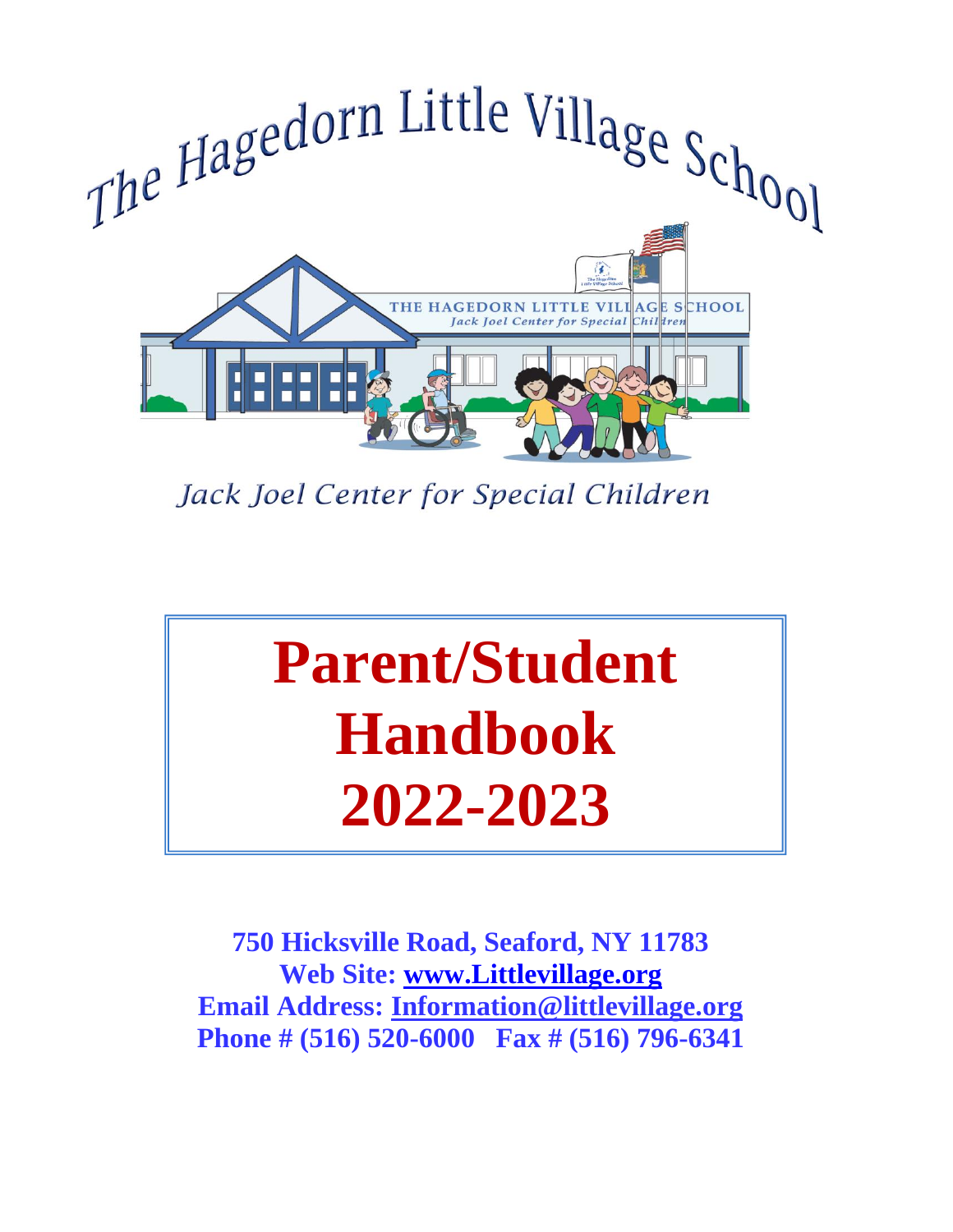# **PARENT MANUAL**

## **Table of Contents**

|                                                                                                                                                        | Pages          |
|--------------------------------------------------------------------------------------------------------------------------------------------------------|----------------|
| 1. Letter of Introduction                                                                                                                              | $\overline{2}$ |
| 2. Directory of Phone Numbers and Email Addresses                                                                                                      | 3              |
| 3. Getting Started at The Hagedorn Little Village School (HLVS)                                                                                        | 4              |
| 4. Transportation Information<br>Busing for Pre-school (CPSE)<br>Busing for School Age Children (CSE)<br>Parents Driving their Children – (CPSE & CSE) | 6<br>6<br>7    |
| 5. Medical Information                                                                                                                                 | 8              |
| 6. Safety and Security at HLVS                                                                                                                         | 13             |
| 7. Confidentiality Policy                                                                                                                              | 16             |
| 8. Student Code of Conduct                                                                                                                             | 17             |
| 9. Policy and Guidelines on the Use of the Time Out Room                                                                                               | 26             |
| 13. The Parent Association/ Class Parents                                                                                                              | 28             |
| 14. Opportunities to Help HLVS                                                                                                                         | 29             |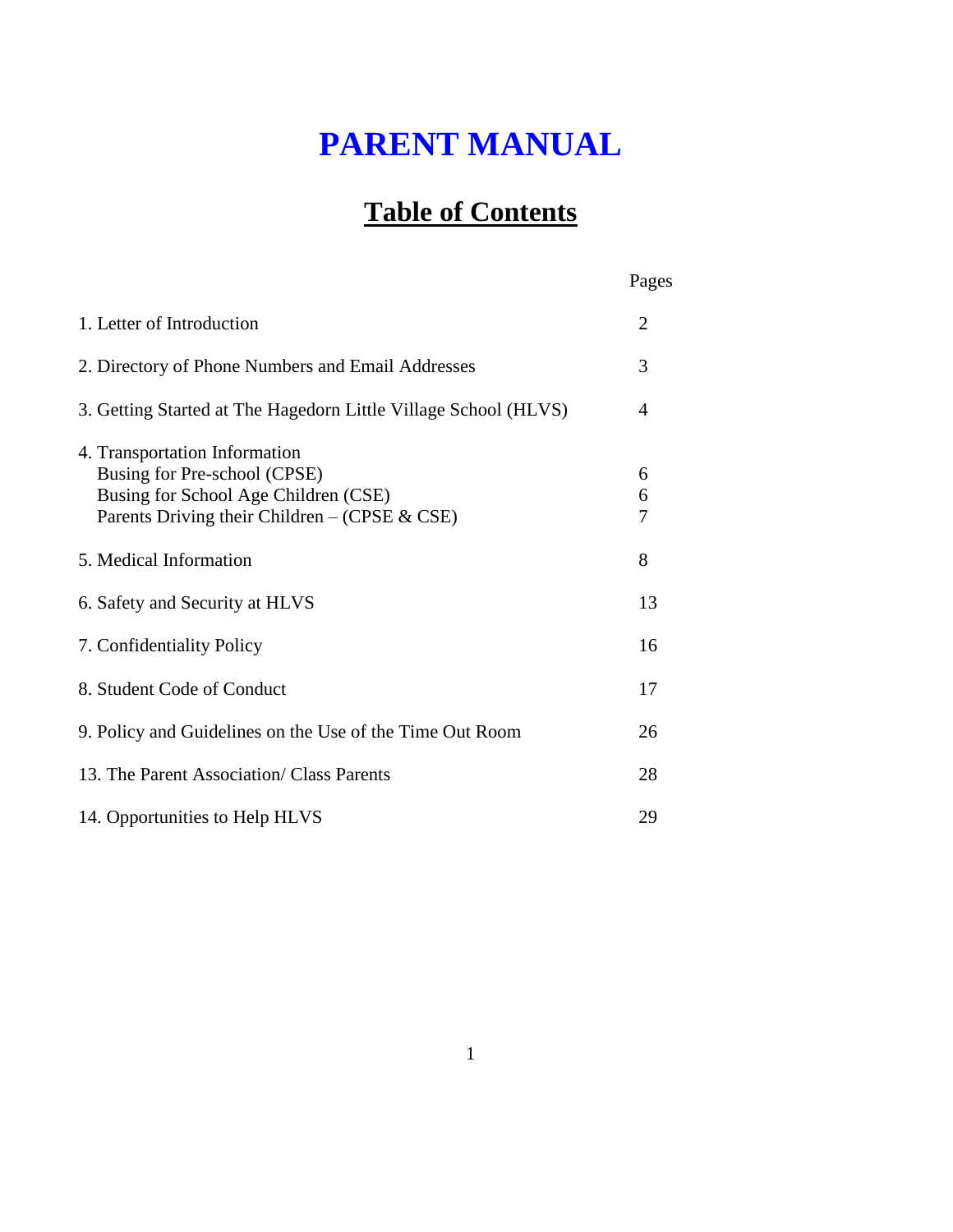

750 Hicksville Road Seaford, NY 11783 Tel: (516) 520-6000 Fax: (516) 796-6341 www.littlevillage.org

#### **FOUNDERS**

Caryl Bank, Ph.D. Barbara Feingold, Ph.D.

**EXECUTIVE DIRECTOR** Jon Feingold, Ph.D.

**PRINCIPAL** 

Patti Pizza, M.S., S.A.S.

**MEDICAL DIRECTOR** Vijaya L. Atluru, M.D.

#### **BOARD OF TRUSTEES**

Leonard Achan, RN, MA, ANP Douglas W. Bausch, M.B.A. Laurie Benjamin, C.P.A. Robert Brooks, M.B.A. Gregory W. Carman Jr., Esg. Armand D'Amato, Esq. Alicia Graczyk, Esq. Adam Haber Gerry Levy, CPCU Patricia McCarthy Ira Rothblut, C.P.A. Ellen Shields, Ph.D. Robert F. Taglich

Dear Parents*,*

Welcome to The Hagedorn Little Village School*, Jack Joel Center for Special Children* (HLVS). We are pleased to be able to provide you with a team of professionals who are dedicated and committed to the care of children and families. The mission of the HLVS is to enable each child to reach their maximum potential.

Working together with parents and family, our staff of teachers, therapists and other developmental professionals create a safe and nurturing atmosphere for your child. Parents are encouraged to become actively involved in their child's education.

In order to ensure the best quality of services and safety within the school environment, we kindly ask that parents adhere to all HLVS policies.

We look forward to working collaboratively with you for the upcoming school year.

Spie, Ph.D.

Jon Feingold, PhD. Executive Director

Patricia D. Pigga, MS., SAS

Patricia Pizza, M.S., S.A.S. Principal

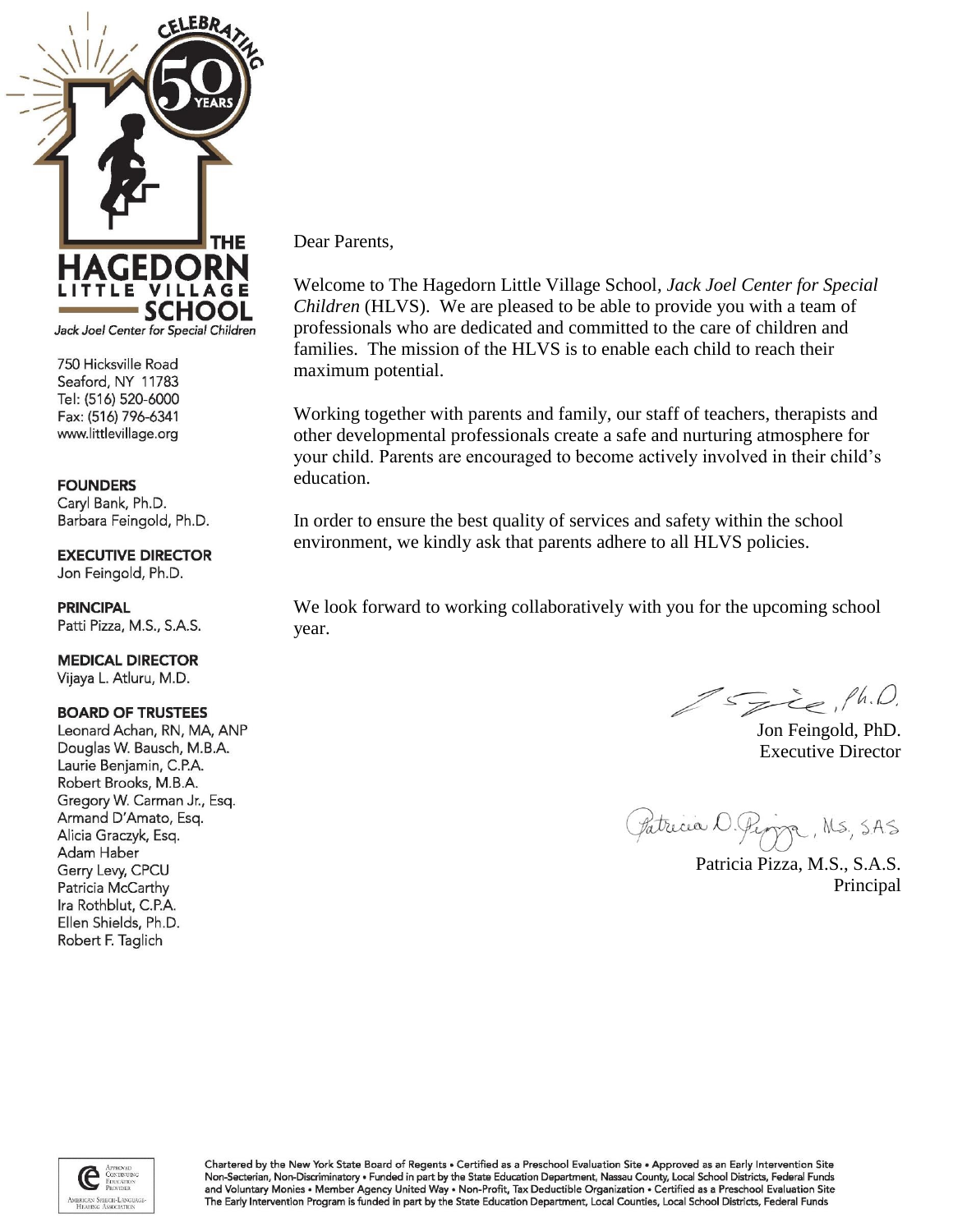#### **The Hagedorn Little Village School,** *Jack Joel Center for Special Children* **750 Hicksville Road, Seaford, NY 11783 Website: www.littlevillage.org Email: Information@littlevillage.org Telephone # (516) 520-6000 Fax# (516)796-6341**

#### **Directory of Phone Numbers & Email Addresses**

| <b>Name</b><br>Jon Feingold, Ph.D.       | <b>Title</b><br><b>Executive Director</b>                       | Phone#<br>516-520-6047 | Email<br>Jon.Feingold@littlevillage.org |
|------------------------------------------|-----------------------------------------------------------------|------------------------|-----------------------------------------|
| Patti Pizza, M.S., S.A.S.                | Principal/Classroom Supervisor                                  | 516-520-6006           | Patricia.Pizza@littlevillage.org        |
| Wendy Sciubba, M.S., S.B.L.              | Assistant Principal/Classroom Supervisor                        | 516-520-6072           | Wendy.Sciubba@littlevillage.org         |
| Patricia Wells-Dahl, RN                  | Coordinator of Nursing                                          | 516-520-6089           | Nurse@littlevillage.org                 |
| Nurse's Office for Attendance            |                                                                 | 516-520-6070           | Nurse@littlevillage.org                 |
| Adam McGuire                             | Coordinator of Psychological Services                           | 516-520-6028           | Adam.McGuire@littlevillage.org          |
| Kim Neary, M.S., CCC/SLP                 | Coordinator of Speech /Language/Hearing<br>Services             | 516-520-6020           | Kim.Neary@littlevillage.org             |
| Karen McLoughlin, P.T.                   | Coordinator of Physical/Occupational<br><b>Therapy Services</b> | 516-520-6013           | OTPT@littlevillage.org                  |
| Staci Sherman, L.M.S.W.                  | Social Worker                                                   | 516-520-6059           | Staci.Sherman@littlevillage.org         |
| Regina Brennan, M.S., S.B.L.             | <b>Classroom Supervisor</b>                                     | 516-520-6024           | Regina.Brennan@littlevillage.org        |
| Amy Goldstein, M.S./CCC/SLP, S.B.L.      | Classroom Supervisor/Director of EI                             | 516-520-6057           | Amy.Goldstein@littlevillage.org         |
| Jenn McAteer, M.S.                       | <b>Classroom Supervisor</b>                                     | 516-520-6023           | Jenn.McAteer@littlevillage.org          |
| Eileen Townsend Williams, M.S., S.D.A.   | <b>Behavior Specialist</b>                                      | 516-520-6026           | Eileen. Williams@littlevillage.org      |
| Lauren O'Neill, MS, Ed, BCDA             | <b>Behavior Specialist</b>                                      | 516-520-6007           | Lauren.O'Neill@littlevillage.org        |
| Susan Lasher, M.A., BC-DMT, LCAT         | Coordinator of Movement Therapy                                 | 516-520-6032           | Susan.Lasher@littlevillage.org          |
| Colleen Rehm, M.S.                       | Director of Outreach Services for<br><b>CPSE/CSE</b>            | 516-520-6009           | Colleen.Rehm@littlevillage.org          |
| Lorraine Marrinan                        | Media Room Appointments                                         | 516-520-6000           |                                         |
| Telephone # to leave messages in Spanish |                                                                 | 516-520-6049           |                                         |

#### **Bus Transportation Phone Numbers**

| <b>HLVS Bus Coordinator</b>      | Katy Picarazzi                        | 516-520-6002 |
|----------------------------------|---------------------------------------|--------------|
| Nassau County-Preschool          | Swissport                             | 516-433-4500 |
| <b>Suffolk County-Pre-school</b> | Swissport                             | 631-737-0600 |
| <b>CSE</b>                       | Contact the Transportation Department |              |

at your school district

3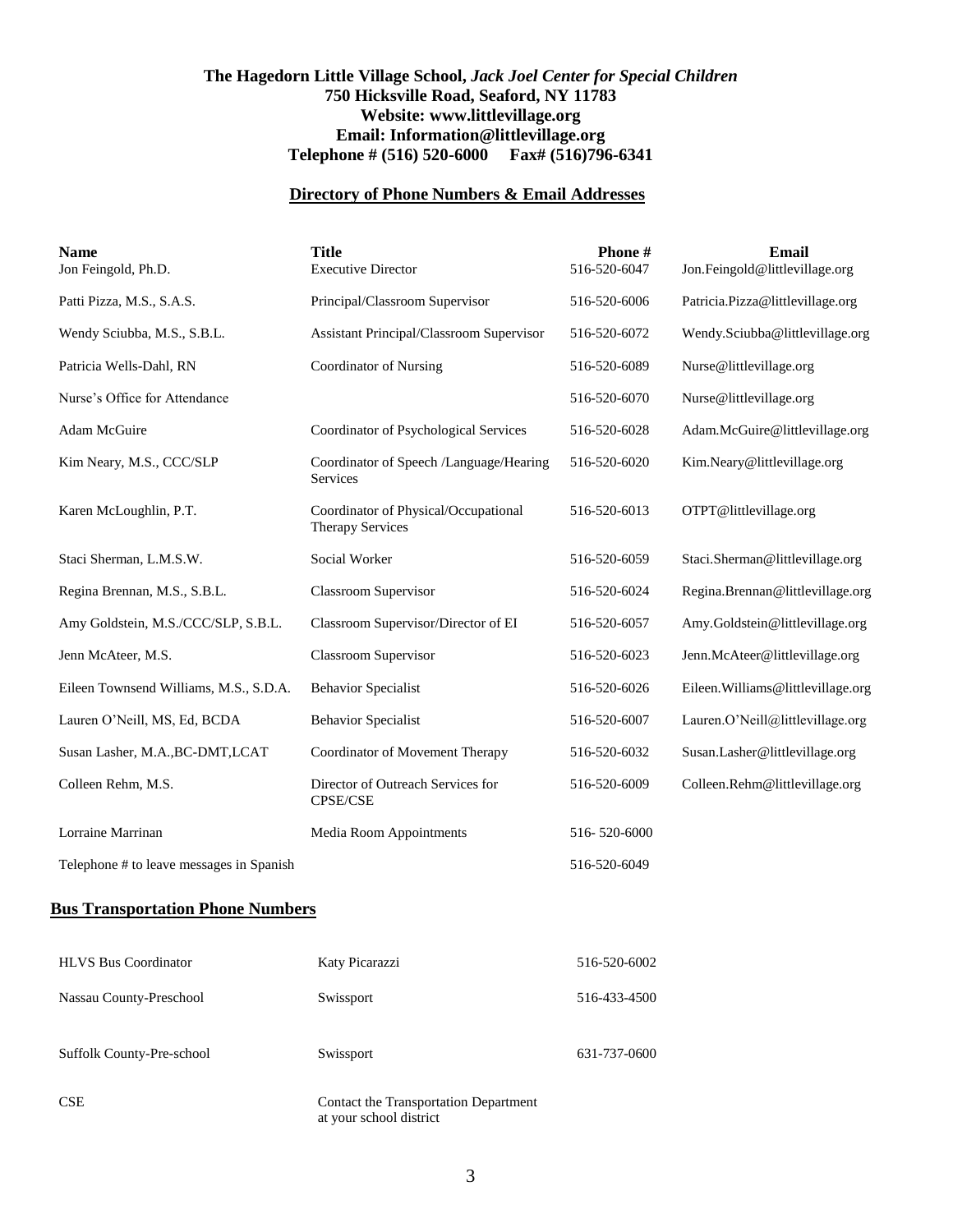## *Getting started at HLVS*

#### **SCHOOL SESSIONS:**

Full Day Elementary School Classes: 8:30a.m.-2:00p.m. Full Day Preschool Classes: 9:00a.m.-2:30p.m. Morning ½ day Preschool Classes: 9:00a.m.-11:30a.m. Afternoon ½ day Preschool Classes: 1:00p.m.-3:30p.m.

Please note areas marked with an \* may change due to COVID-19 guidelines and regulations.

#### **\*PARENT & CHILD ORIENTATION**

Prior to the first day of school, you will be given a block of time to come to school with your child, to familiarize yourselves with the classroom and to meet the classroom staff.

**NAME TAGS:** You will be given a name tag for your child. Please have your child wear this name tag on the first day of school. The name tag helps the bus driver and HLVS staff to identify your child. If you feel that your child may remove the name tag, please place it on the back of his/her clothing between the shoulder blades.

**BACK PACK TAGS:** You will be given a "Back Pack" tag for your child. This tag will have your child's name and room number on it. Please permanently attach this tag to the front of your child's back pack.

**IMPORTANT ITEMS TO BE SENT IN BY THE FIRST DAY OF SCHOOL:** please send in the following items to be kept in the classroom for the duration of the school year:

#### **All Items Must Be Labeled with Your Child's Name**

- 1. One sweatshirt or sweater
- 2. Extra set of clothes (shirt, underwear, pants/shorts, socks)
- 3. Oversized button-down shirt (for painting) or a smock
- 4. If your child is in diapers or pull-ups, please bring one box of diapers and wipes on orientation day. Your child's teacher will inform you when the supply needs to be replenished.
- 5. One-day supply of packaged food and a drink **for an emergency** in a Ziploc bag that is clearly labeled with your child's name. This food must be non-perishable and able to stay fresh through June/August-such as dry cereal in a box, granola bars, packaged crackers, fruit in individually sealed cups or canned with flip top lid. Only send in food that does NOT need to be refrigerated or heated/microwaved. Please enclose spoon if needed. All children's emergency food will be sent home the last day of the school year.
- 6. If your child is on medication, make sure the Nurse has a 48-hour supply at all times.
- 7. The classroom teacher may request additional items such as a notebook and/or a folder for communication.

**CLOTHING:** The building is fully air conditioned**;** please dress your child accordingly. Please label all of your child's outerwear (i.e. jackets, sweaters, sweatshirts, etc.). with their name. It is important to send your child to school in "safe foot wear." Children are not permitted to wear flip flops. On gym days your child is encouraged to wear/bring sneakers.

**BACKPACKS:** Put any notes that you write to the teacher and therapist, etc. in your child's backpack. Please check the backpack every day for school notices.

**LUNCH & SNACKS**: If your child attends full day, please send your child with a lunch and drink daily. Preschool classes and some elementary classes also have snack time. Your child's teacher will inform you if you need to also send in a light snack. Please label your child's lunch box and any drinks (juice box, sippy cup) with their name. We do not have the ability to warm food. You may send warm food in a thermos. For preschool children in the ½ day sessions, please send a light snack and drink daily. Please note that metal lunch boxes and glass containers are NOT permitted due to safety reasons.

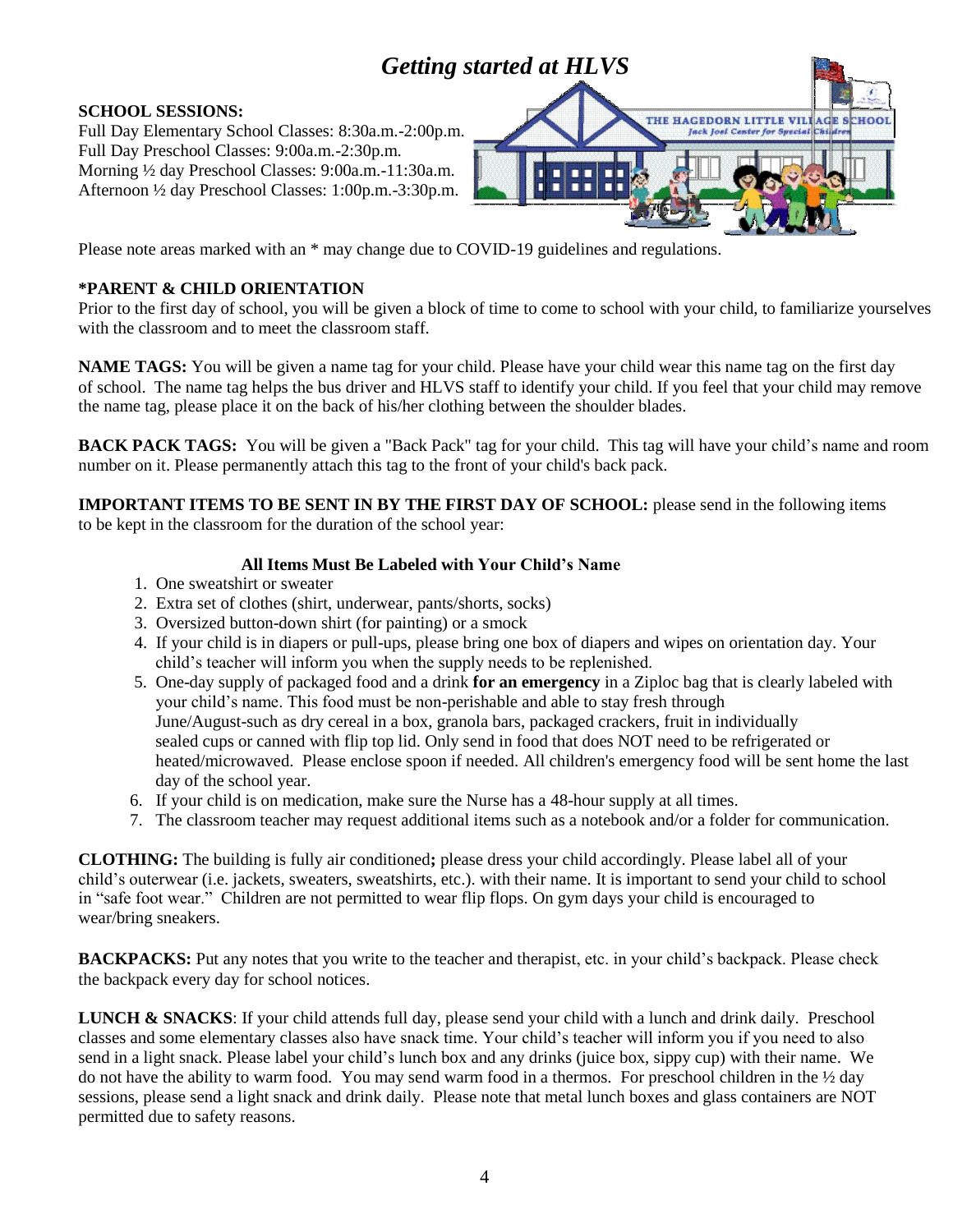**CHOKING HAZARDS:** The following food items may not be sent to school: grapes, popcorn, frankfurters, nuts, raw vegetables, marshmallows, hard candies or other foods that may lead to choking. Additionally, latex balloons are NOT permitted in the school due to choking concerns.

**TOILETING:** Bathrooms are located in classrooms and hallways. Children are supervised during toileting. Staff change children's diapers and follow Health and Safety regulations from the Department of Health. In addition, the door to the bathroom is kept slightly ajar.

**\*PARENT ROOM:** For the first 2 days of school, there will be a designated room for any parent who wishes to remain in the building.

**VISITORS:** Please be aware that HLVS is a fragrance free school. We appreciate you not using any fragrances, i.e. perfume, scented lotion, scented hair spray, etc. when you are visiting the school.

**COMMUNITY RESOURCE BULLETIN BOARD:** Check out this bulletin board for community events and activities that may be of interest to you or your child. It is located on the lower level next to the elevator.

**\*BACK TO SCHOOL NIGHT:** Back to School Night will be held in September. You will receive information regarding the date and a specific time for your child's classroom. Please plan to attend, as the school's programs will be described at that time and you will have the opportunity to meet your child's teacher and learn about the classroom programs.

#### **COMMUNICATION WITH PARENTS:**

Communication between school and home is essential.

- Teachers send a daily or weekly note to summarize the activities their students participate in.
- Teachers and therapists may use Class Dojo, email or a communication notebook for correspondence with individual parents.
- Teachers utilize the "Class DoJo" app to post pictures and important messages for parents. Please sign up for "Class Dojo", as soon as you receive the information from your child's teacher.
- Parents are encouraged to contact their child's teacher and/or therapists (via email, notebook, phone call) to discuss any concerns or ask questions at any point during the school year.
- Parents may call teachers and therapists between 8:00a.m.-8:25 a.m. for students in morning and all day classes or between 3:35p.m.-3:55p.m. for students in afternoon classes. At other times, messages will be taken and calls will be returned as soon as possible.
- Please do not direct questions or concerns to the teacher assistants or teacher aides. In accordance with HLVS policy, teacher assistants and teacher aides are not permitted to answer questions regarding your child's programming or address parental concerns.

Individual Parent Teacher conferences are held in November and again prior to your child's Annual Review Meeting.

Parents of preschool students will receive Progress Reports from teachers and therapists quarterly (November, January, May, and June). Parents of elementary students will receive Progress Reports from teachers and therapists 3-4 times per year, in accordance with each child's school district schedule. These reports inform parents their child's progress toward achievement of IEP goals, objectives, and benchmarks.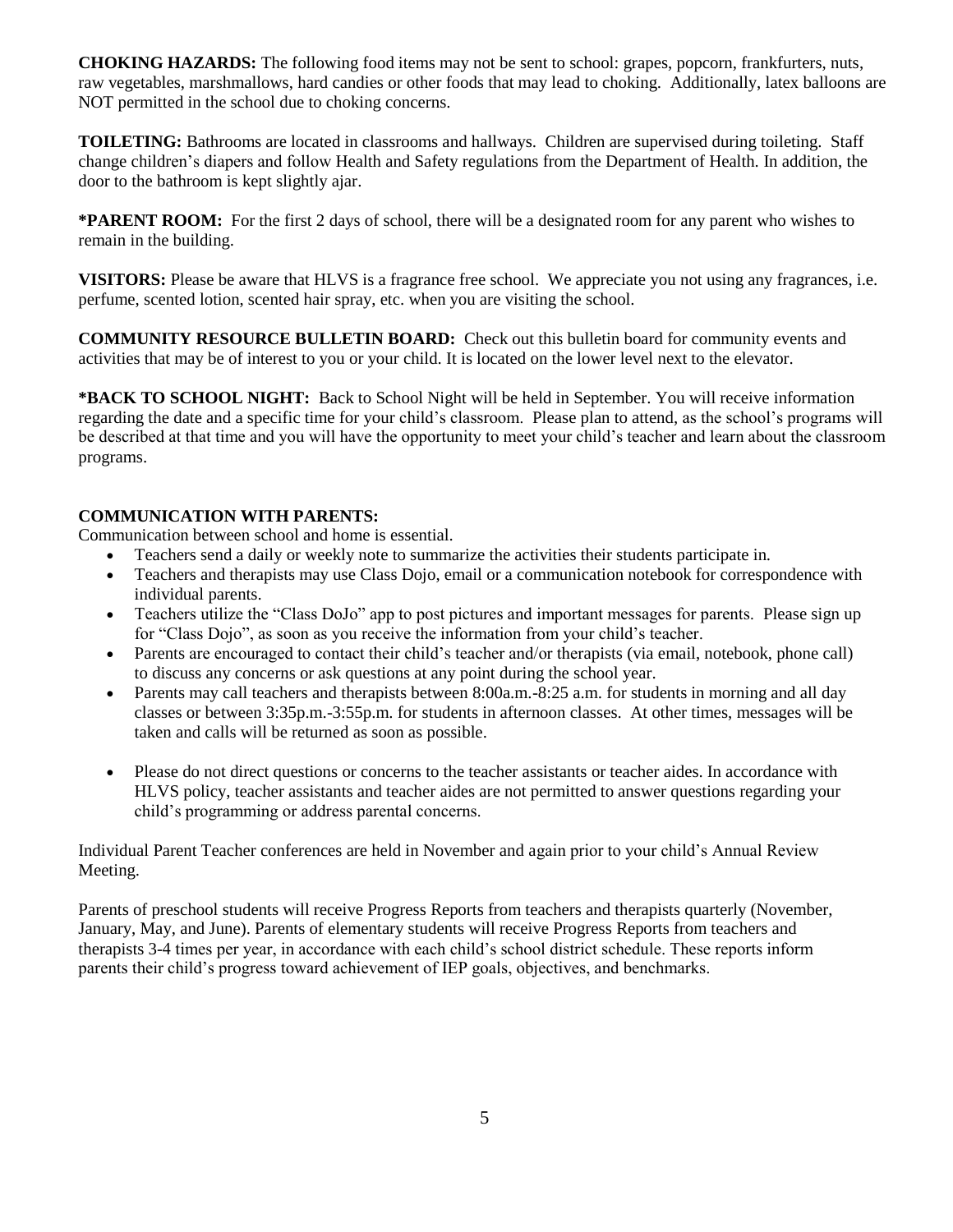### **TRANSPORTATION INFORMATION**



#### **TRANSPORTATION FOR PRESCHOOL CHILDREN**

Nassau and Suffolk County Department of Health (DOH) are responsible for the transportation for all preschool children (under CPSE) who reside in Nassau and Suffolk County. Nassau and Suffolk County DOH contract with Swissport for transportation management services. Their contact information is as follows:

- **Swissport (Nassau Co.) - Tel. # 516-433-4500**
- **Swissport (Suffolk Co.) - Tel. # 631-737-0600**

Prior to the first day of school of each session (July and September):

- Parents will be informed of their child's transportation arrangements by the bus company (Swissport).
	- The bus driver will confirm:
		- o your address
		- o your child's pick up and drop off points and times
		- o the bus route and bus number
- If you do not hear from the driver by 3:00p.m. the Friday before school starts, contact Swissport at the number listed above (for your specific county).

Parents must contact the CPSE Department in their school district if they need to make any of the following changes to their child's transportation:

- Changing from parent driving to bus transportation (or vice-versa)
- Permanently changing drop off or pick- up locations
- Changing seating (car seat, booster, etc.)
- Note: All of these changes must be made on transportation forms provided by the CPSE Department in your school district. HLVS is not authorized to make any of these changes for parents.

Parents are asked to contact Swissport at the number listed above (for your specific county) for any of the following reasons:

- If your child will be absent (on any given day or for an extended period of time)
- Any issues or concerns that you may have regarding your child's transportation
- If your child is late in arriving home
- Note: After contacting Swissport regarding any of the above issues, please contact the HLVS Bussing Coordinator (516-520-6001) as well. Someone is available to receive calls at this number from 7:30 am-9:00 pm, Monday through Friday.

Additional information:

- It is your responsibility to have your child ready when the bus comes. The drivers are instructed to wait **only 3-5 minutes** for any child. After that, it will be your responsibility to transport your child to school.
- The bus driver or matron is responsible to fasten your child's seat belt.

#### **TRANSPORTATION FOR ELEMENTARY SCHOOL CHILDREN (K-6)**

- Elementary school children are transported by the school district in which they reside.
- Transportation arrangements are authorized by your CSE chairperson. Contact your school district's transportation office to confirm busing arrangements and /or to report any issues or concerns.
- If your child will be absent (on any given day or for an extended period of time) please contact your child's bus company.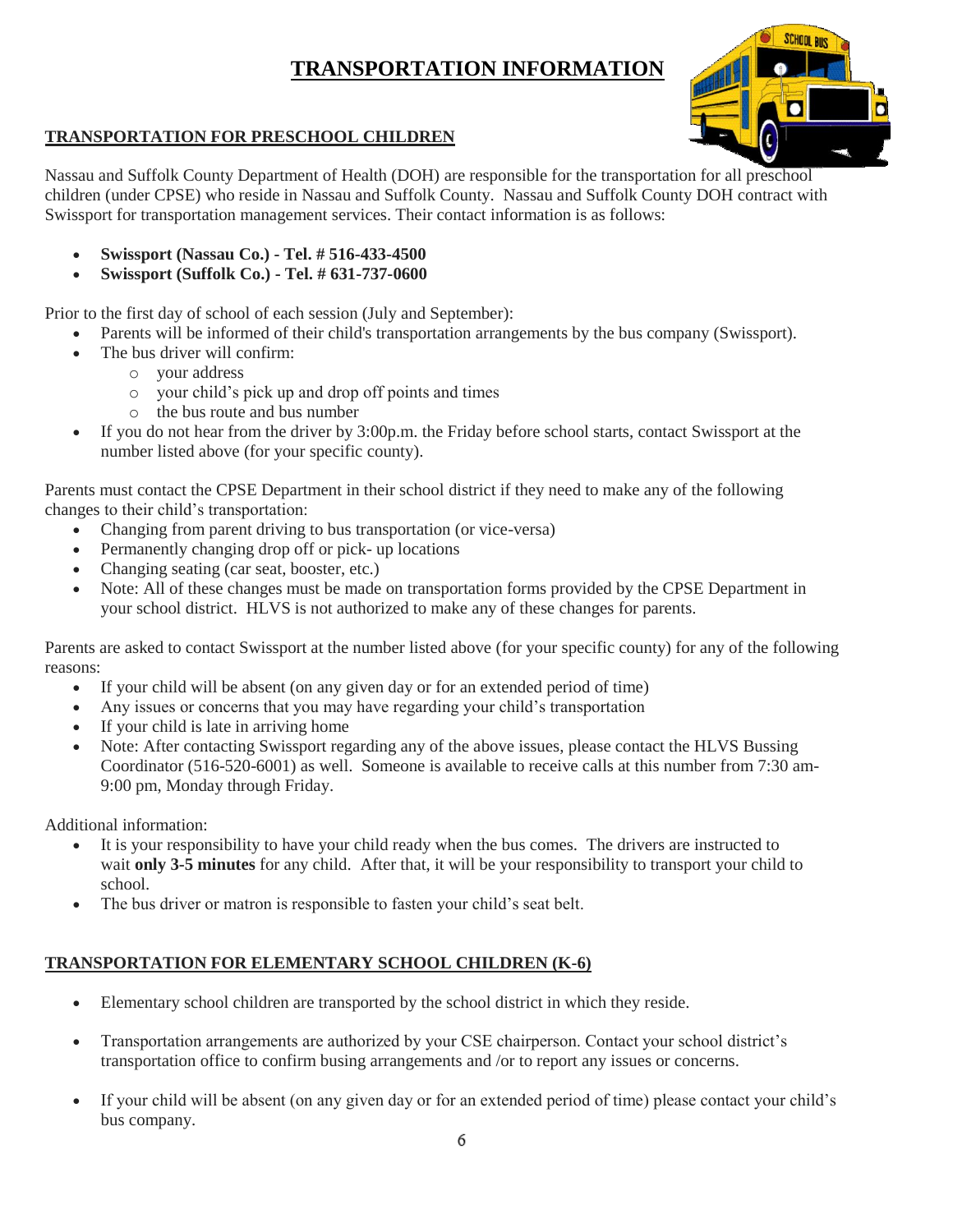#### **INFORMATION FOR PARENTS WHO DRIVE THEIR CHILDREN TO SCHOOL**

#### **ARRIVAL**

- At the beginning of your child's school day, please drive your car to the south side of the school building (The door under the awning labeled "Parent Pick Up and Drop Off").
	- o Parents will follow the direction of the HLVS staff members in regard to lining up in the parking lot. Once your car in in the queue, please turn off your engine and wait for a staff member to approach your car.
	- o Parents will remain in their cars and staff members will assist in taking children out of the car. Please have your child seated on the driver's side of the car, if at all possible
	- o Please do NOT arrive more than 15 minutes early.

If your child is more than 10 minutes late, please park your car and bring your child to the main entrance.

#### **DISMISSAL**

• Parents will remain in their cars and line up at the south side of the school building (The door under the awning

labeled "Parent Pick Up and Drop Off").

- o Parents will follow same procedure noted above for lining up in the parking lot.
- o Staff will bring your child to your car. Parents will be responsible for securing their child in their car seat.
- o Please note: Photo identification will be required during the first weeks of school.
- o Photo identification will be required of anyone that is not on the HLVS "Authorization to Pick Up Child" form. Please note you must notify the teacher if someone other than those listed on the form will be picking up your child.
- o Please do not engage staff in conversation during this busy time.

In the event a child is not picked up at his/her regular scheduled time the parent/guardian/emergency contact will be called. An HLVS staff member will remain with the child until the child is picked up.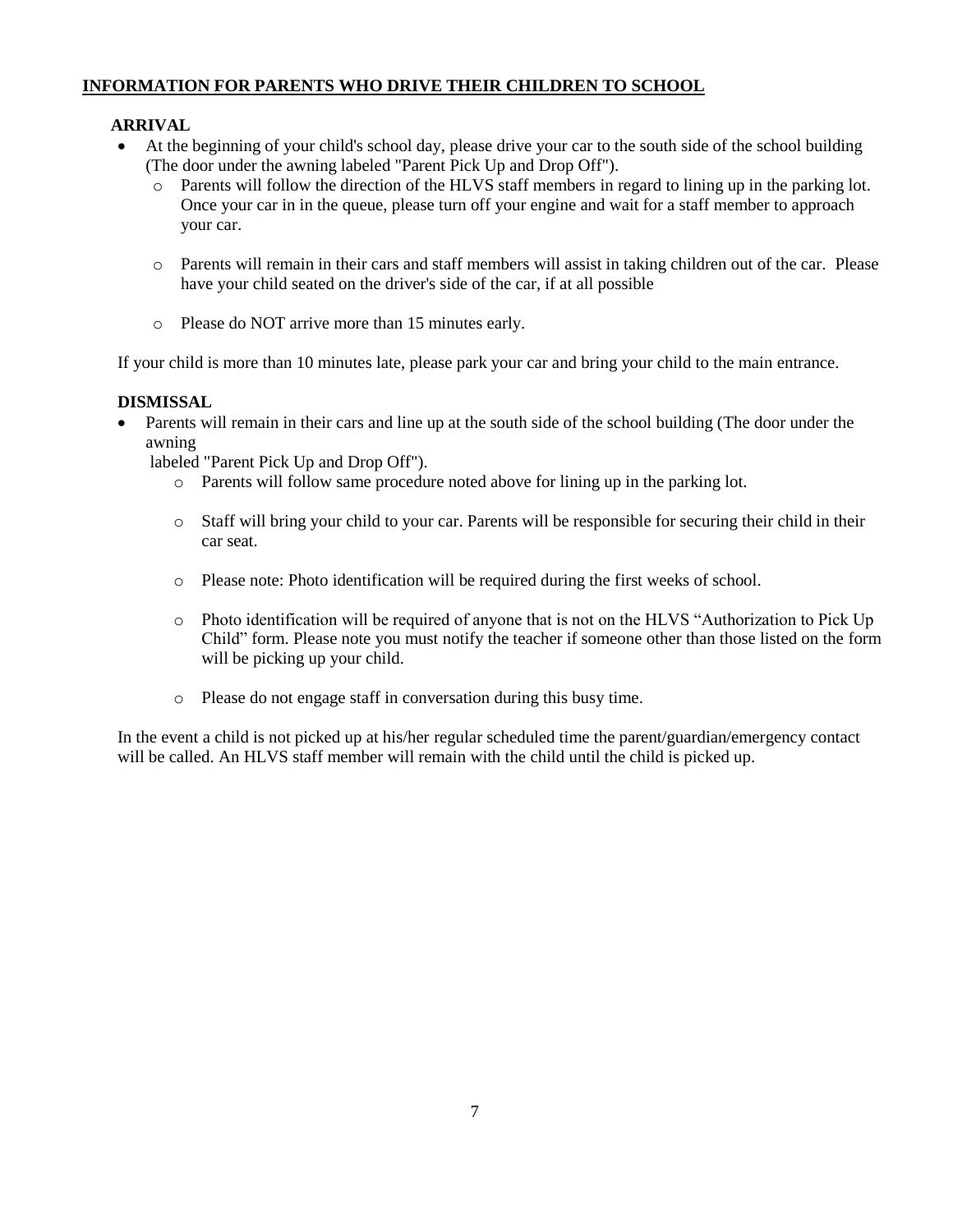#### **MEDICAL INFORMATION**

#### **HEALTH REQUIREMENTS:**

Annual Physical Exams**-** HLVS requires all children to receive an annual physical examination and submit the **NYS Health Examination Form.** The physician must complete, sign, stamp and date this form. All required immunizations including lead testing must be up to date prior to your child beginning school.

- For **new students NYS Health Examination Form** must be sent at least **3 weeks** p**rior to the start** of school. In addition, a physician's prescription for occupational therapy, physical therapy, and/or skilled nursing is required if your child receives any of these services. The form must include a separate ICD-10 code for each service.
- For **returning students - NYS Health Examination Form** must be dated within 1 year of the start date of the new school year. In addition, a physician's prescription for occupational therapy, physical therapy, and/or skilled nursing is required if your child receives any of these services. The form must include a separate ICD-10 code for each service.

#### **REPORTING ABSENCES:**

#### **Email notification of absences/lateness to the school Nurse at [nurse@littlevillage.org](mailto:nurse@littlevillage.org)**

- The school nurse must be notified any time that your child is absent from or late to school. Please note that you can email the school at any time, however on the day of an absence or lateness the email should be sent no later than 8:00 am. Please include the following information:
	- Child's name (first and last)
	- $\blacksquare$  # ROOM
	- $\blacksquare$  Date of absence(s)
	- Reason for absence
	- And if necessary, any message for the Nurse **Example: (Jon Smith #14 out 3/15-cold)**
- Please email the nurses at **[nurse@littlevillage.org](mailto:nurse@littlevillage.org)** to inform them of any general medical concerns about your child. An email consent form is required to email the school Nurse.
- If you are unable to email your child's absence/lateness, you must call the nurse's office at 516-520-6070, prior to 8:00am on the day of absence/lateness.

#### **ATTENDANCE / RETURN TO SCHOOL POLICIES:**

HLVS is committed to providing a safe and healthy environment for staff and children.

Please use your discretion in sending your child to school if they are not feeling well, or if they have not yet fully recuperated from an illness. Students who come to school ill may infect their classmates and/or staff, and prolong and/or aggravate their own illness.

The following policies identify when to keep your child home from school, and/or when your child will need to be picked-up for health reasons, and when they can return to school:

- **Fever** If your child has a fever of 100.4 degrees or above, he/she must stay at home. Under no circumstances will a child with a fever of 100.4 degrees or above be transported on a school bus. Your child must be fever free without fever reducing medication for 24 hours before returning to school.
- **Cold/Cough/Runny Nose** If your child is coughing or sneezing excessively and/or has a persistent runny nose, they must be kept at home until symptoms resolve.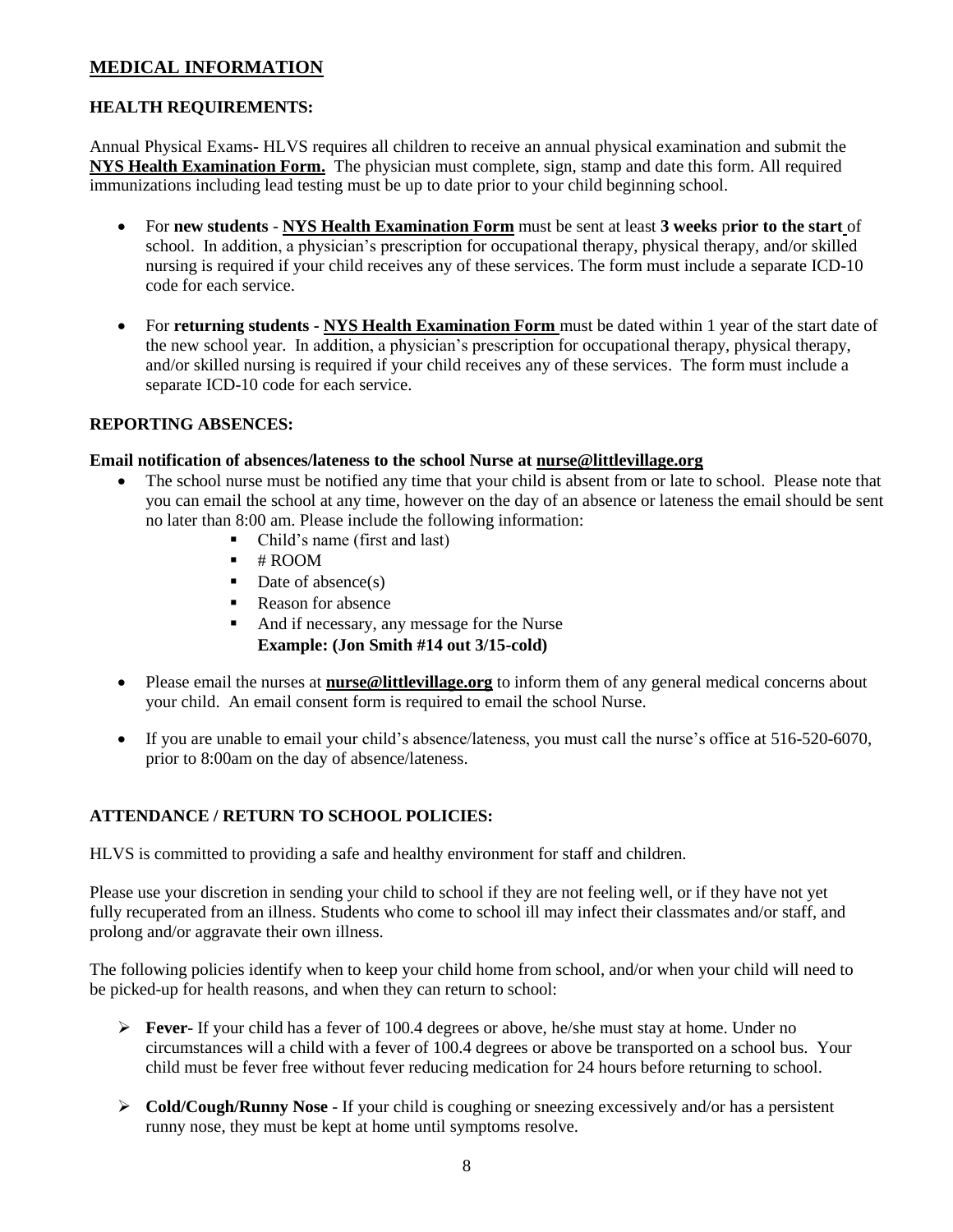- **Vomiting and/or Diarrhea** (1x vomit in school) (2x diarrhea in school) as assessed by the school nurse: may return to school after 24 hours from the last episode.
- **►** Strep Throat If your child tests positive for strep they may return to school once symptoms have resolved and your child has completed at least 24 hours of antibiotics.
- $\triangleright$  **Suspicious Rash** If your child has a rash of unknown origin, a doctor's note is required stating he/she is not contagious before returning to school.
- **Conjunctivitis**  Your child may return to school 24 hours after they start medication. A doctor's note stating that your child is no longer contagious is required before he/she can return to school.
- **Lice**  Any child with lice must be treated immediately. Your child may return to school once they are treated with anti-lice shampoo and nits were removed.
- **Impetigo**  Your child may return to school 24 hours after the lesion is medicated. A doctor's note stating that your child is no longer contagious is required before he/she can return to school.
- **Example Worm** -Your child is able to return to school 2 days after he/she began medication. A doctor's note is required stating the child is being treated before he/she can return to school.
- **Coxsackie Virus**  Your child may return to school once all lesions are healed and are fever free without fever reducing medication for 24 hours.
- **Fifth Disease -** Your child must be fever free without fever reducing medication for 24 hours before returning to school.
- $\triangleright$  Viral infections or Influenza (Flu) Your child must be symptom free and fever free without fever reducing medication for 24 hours before returning to school.
- **COVID-19 -** Follow current CDC and NYS Department of Health guidelines.

**Additional Symptoms/Illness** - If your child exhibits symptoms/illness that prevent them from fully participating and benefiting from school activities they may not attend school. This includes but is not limited to: excessive tiredness, lack of appetite, headache, body aches, earache or sore throat.

Children must be picked-up within one hour of being called. If a parent cannot be reached or reports that they are unable to pick up their child within 1 hour, HLVS will call the emergency contact person(s) to pick up your child. It is essential that you provide two emergency contacts and inform the nurses' office of any changes.

#### **Additional Information Regarding Absences:**

- If your child has a contagious illness, the school nurse must be notified immediately so that they may alert others who came in contact with your child. The nurse will provide you with information on when your child may return to school. HLVS may be required to notify the Department of Health.
- A doctor's note is required if your child is absent 5 or more consecutive days before he or she may return to school.
- If your preschool child is absent more than 5 days, HLVS is required to notify Nassau/Suffolk County Department of Health and your school district. If your school age child is absent for more than 5 days, HLVS will notify your school district.
- If you anticipate that your child will be out for an extended period of time, you must notify the nurses of the reason for the absence and the anticipated date that your child will return to school. If your child will be out for an extended period of time due to a medical reason, a doctor's note is required in order to maintain your child's placement.
- If you reside within New York City, the NYC Board of Education requires the parent/guardian to submit an absence note any time their child is not in school. This note needs to be sent in with your child upon his/her return to school.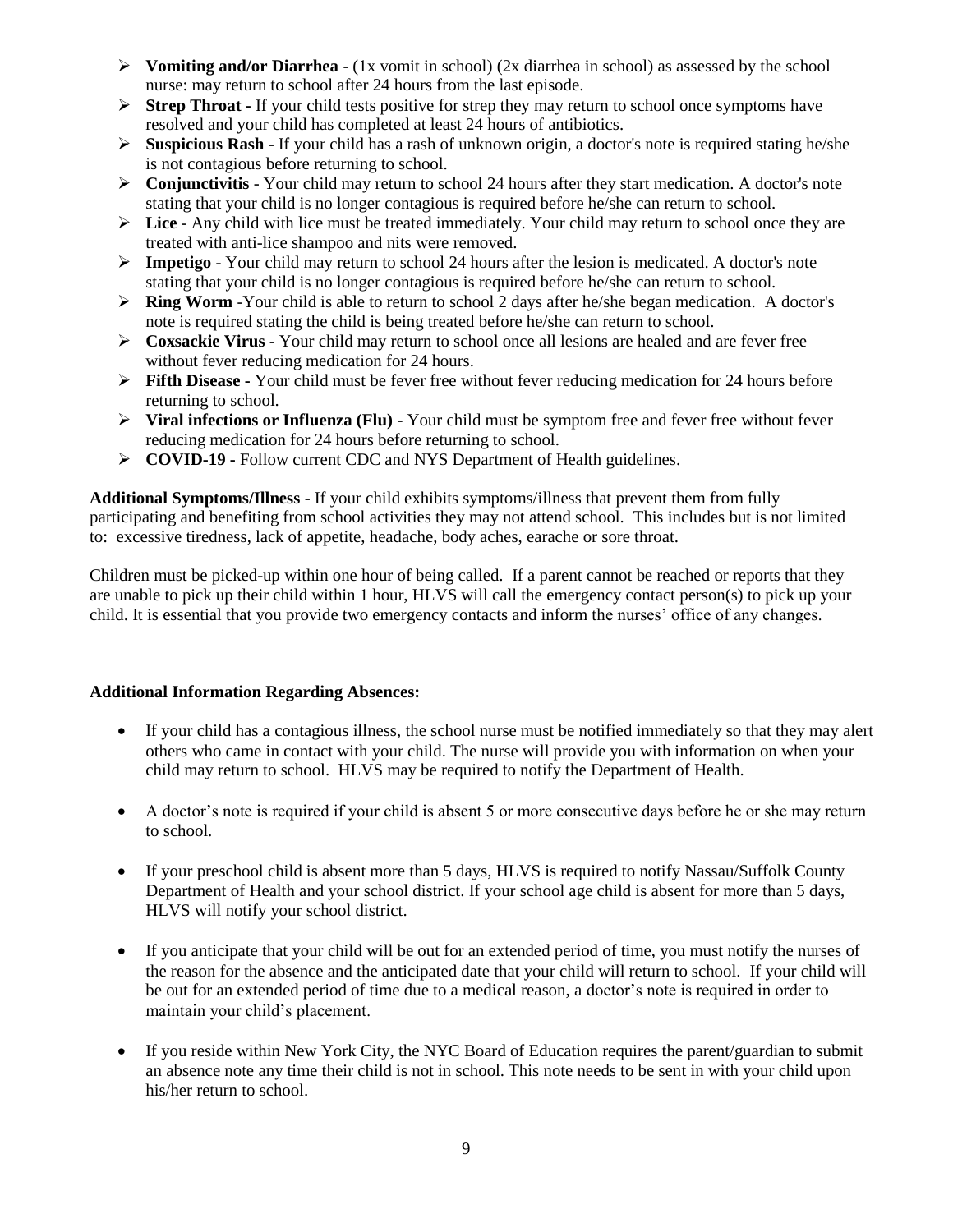#### **MEDICATION:**

- Medications can only be administered by a school nurse (RN).
- A Medication Consent Form is required when your child begins school and is necessary each time there is a change in dosage or frequency. The Medication Consent Form must be updated annually.
- All medications (which include but are not limited to: seizure medication, antibiotics, psychotropic medications, SSRI medications) must be brought to the nurse's contactless window by the parent/guardian in its original pharmacy bottle, properly labeled with the correct child's name, name of the medication, dosage, and frequency. The school nurse will count the pills in the presence of the parent/guardian. The nurse and parent will sign a medication log confirming the number of pills and receipt of medication. Medication may not be sent in the child's backpack.
- Any medication changes, new medical treatment or dietary herbal supplement change, during the school year, must be reported immediately to the school nurse and The HLVS Emergency Form must be updated. This information is vital in case your child has an allergic reaction, change in behavior, or if your child needs to be brought to a hospital in an emergency.
- All controlled substances (narcotics, amphetamines, psychotropic medications, SSRI medications, etc.) are kept in a double locked cabinet in the nurse's office. All non-controlled substances and medical supplies (i.e. ointment, nebulizer medications, pain reliever, etc.) are kept in a locked cabinet.
- Any medication requiring refrigeration is kept in a separate container in a locked refrigerator.

Non-medicated Ointments and Diaper Creams:

HLVS staff may apply non-medicated ointments and diaper cream. Parents are required to complete The Parent Authorization for Topical Ointment Application Form. The ointment/cream must be supplied by the parent in the original container.

Sunscreen:

- During the warm, sunny weather please apply long lasting sunscreen prior to sending your child to school. HLVS classroom staff cannot apply sunscreen.
- If you do not apply sunscreen, you must provide protective clothing.

#### **MEDICAL SPECIALISTS:**

- In order to provide appropriate services for your child, HLVS requests that you complete a Medical Specialist Information Form which asks for information regarding the specialists who have evaluated/treated your child.
- Please provide copies of medical reports anytime your child visits a medical specialist such as an ophthalmologist, neurologist, orthopedist, etc. If you don't have copies, we will gladly request them for you if you sign the "Consent to Release Records" form.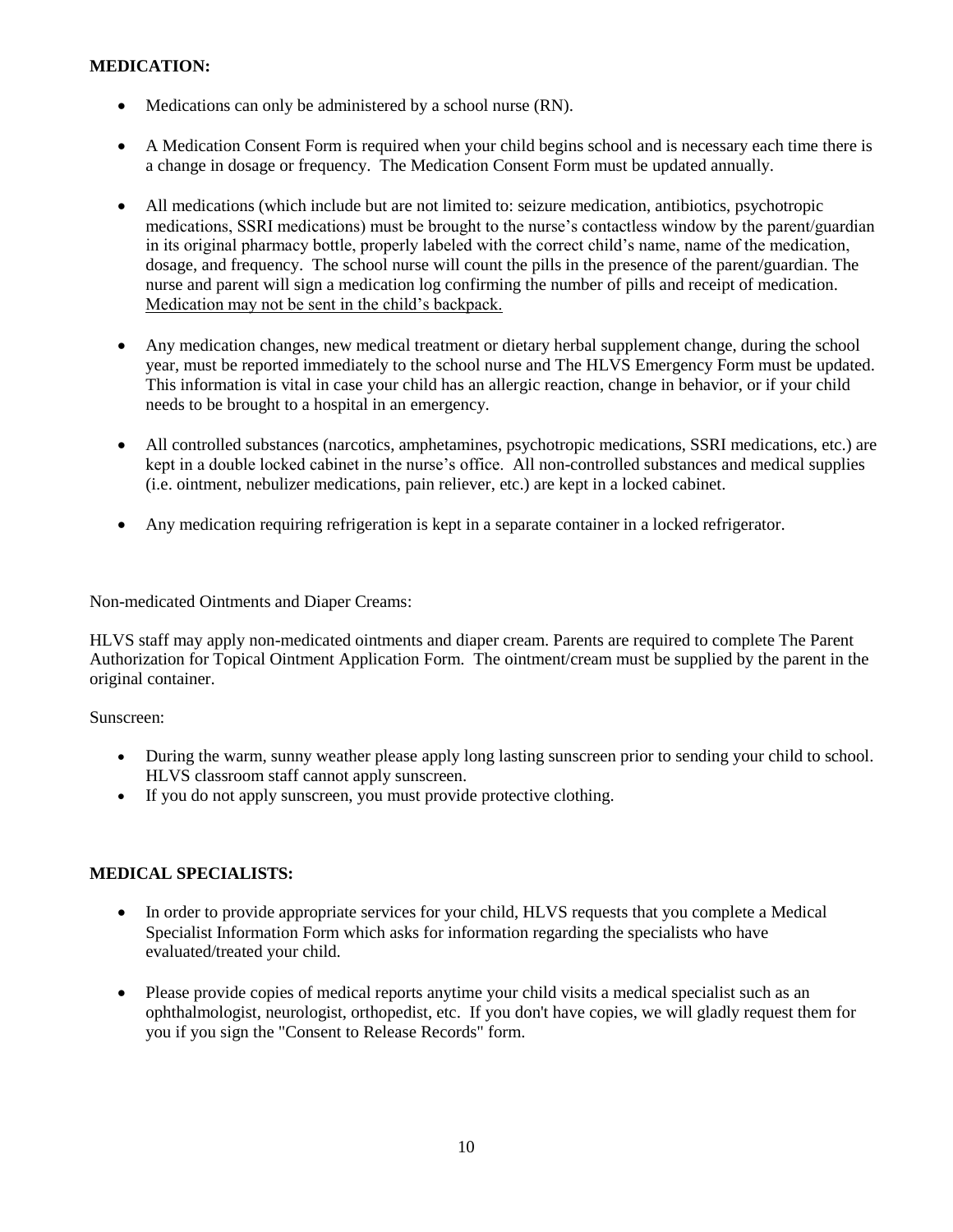#### **MEDICAL EMERGENCIES / ACCIDENTS:**

In the event of a medical emergency (see list below), 911 will be summoned and the parents will be called immediately to inform them of the medical emergency. Once EMS arrives and evaluates the medical situation, an ambulance will take the child to either St. Joseph's Hospital, North Shore Plainview Hospital or Nassau University Medical Center. The ambulance staff determines the hospital based upon the severity of the emergency. A staff member will accompany the child in the ambulance (if permitted) and will bring a copy of the child's Emergency Information Sheet. The child's parents (or emergency contact) will be notified to meet them at the hospital.

Examples of when an ambulance will be called are as follows:

- Prolonged seizures / diastat administration
- Severe bleeding which cannot be controlled with pressure
- Head injury, which includes loss of consciousness, disorientation, etc.
- Choking in which the child cannot speak, cough or utter any sounds.
- Sudden respiratory or cardiac arrest
- Severe difficulty breathing
- Severe allergic reaction / Epi Pen administration
- Self-injurious and/or aggressive behavior which cannot be controlled
- Severe trauma
- Suspected fractures

HLVS maintains a supply of 2 emergency Epi Pens and 2 Epi Pen Jr.'s for emergency use on any child/staff member with a severe anaphylactic reaction. One of each is kept in the nurse's office; one is located in the hallway outside of Room 208 on the second floor. In accordance with New York State Law, they are stored in locked cabinets. An RN (or staff member) will administer the Epi Pen, call 911 and the student's parents immediately.

As per New York State regulations, the school is equipped with an automated external defibrillator (AED). It is kept in a locked cabinet located in the hallway across from Room 5. In the event of sudden cardiac arrest, 911 will be summoned immediately. There are HLVS staff members fully trained to use the device.

#### **INDIVIDUAL HEALTH CARE PLANS:**

Children with significant health care concerns identified by caregivers or physicians must have a written Individual Health Care Plan (IHCP). The IHCP will be written annually by the school nurse and include instructions for medical treatment and medication administration. The Physician, Caregiver and HLVS Nurse will sign off on the plan implementation. IHCP are required for, but not limited to, children with seizures, asthma and allergies and any other health related concern.

#### **FOOD ALLERGIES / RESTRICTED DIET**

- If a child has a food allergy, they will only be given food provided by the parent/guardian.
- If the parent/guardian is present for a classroom event, it is at the parent/guardians discretion to allow their child to have any item being served at the event.
- If a parent has specific food preferences/restrictions for their child that are not medically based (i.e. gluten free, dairy free, vegan etc.) they will be asked to sign off whether or not their child may be given food from HLVS.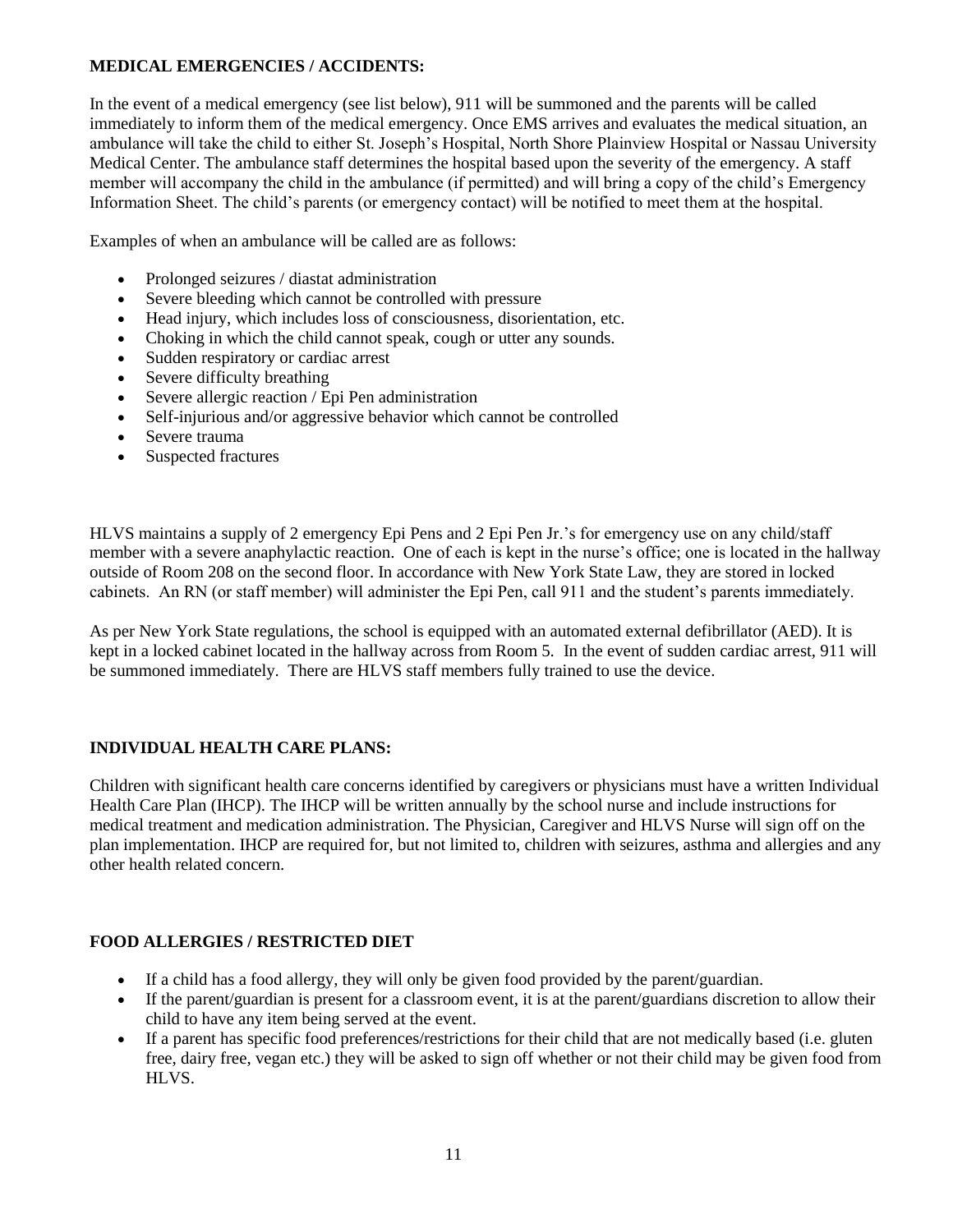#### **DOCTOR / CLEARANCE NOTES TO RETURN TO SCHOOL**

#### Doctor's Notes:

Prior to your child returning to school, a doctor's note is required if your child was diagnosed with a communicable/contagious disease as noted above (i.e.: strep throat, suspicious rash, conjunctivitis, impetigo, ring worm etc.).

Medical Clearance Notes:

The following circumstances require clearance to return to school, physical activities (group movement, gym and playground) and therapies:

- Hospitalization or ER visit
- Surgical procedure (i.e. oral surgery, ear tubes, stitches, skin glue, cast etc.)
- Botox
- Fracture/Sprain/Limping/Injury to an extremity
- Significant changes in a child's health status which may impact therapies/physical activities (i.e., suspicion of cardiac/respiratory concerns, a head injury, etc.)
- Any procedure that requires sedation/anesthesia

The school nurse must review the clearance note before your child returns to school. Please email clearance to nurse@littlevillage.org or fax 516-520-6087 before your child comes back to school.

Please do not send your child back to school without the appropriate clearance note. If your child arrives to school without a clearance note, you will be contacted to pick them up immediately. If you are unavailable, we will call your emergency contact.

The medical clearance note must specifically state that your child may return to school and resume all activities including gym, playground, movement and all therapies (OT, PT) with no restrictions.

If a medical clearance note has restrictions for OT/PT or any physical activities (i.e. gym, playground, group movement) it must state when OT/PT/ activities may resume. (If it does not, the school nurse will send the HLVS Clearance form to the parent with a note indicating that therapies/physical activities will not be provided until the form has a date to resume OT/PT and physical activities.)

\*Note\* If your child is seen in Urgent care, they may not provide clearance for OT and/or PT therapies. You may have to visit your child's pediatrician or orthopedic doctor. Please email clearance to nurse@littlevillage.org or fax 516-520-6087.

Please inform the nurses if your child will be having an upcoming procedure and/or surgery. The nurses will provide you with the HLVS Medical Clearance Form.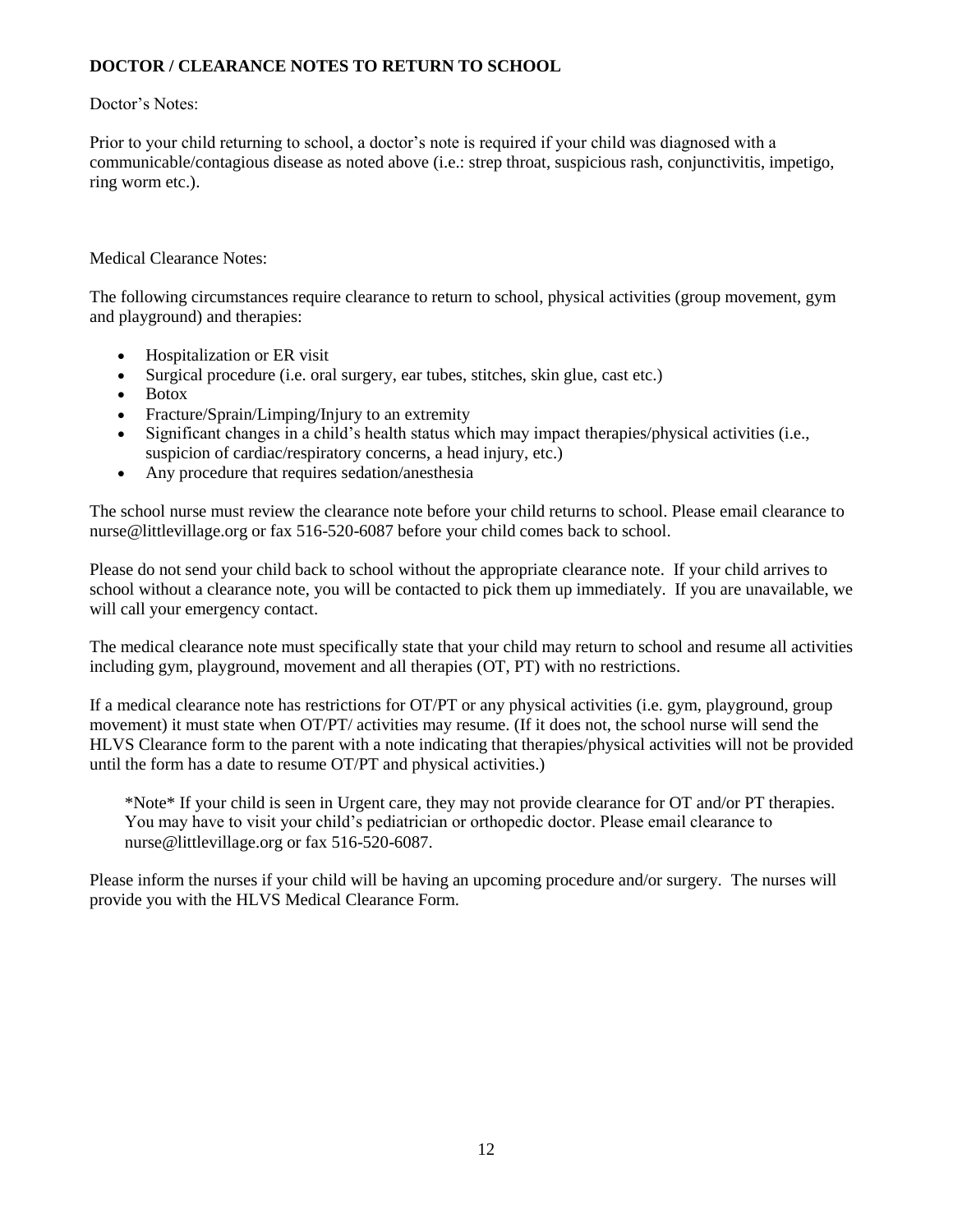#### **SAFETY / SECURITY / EMERGENCY PROCEDURES**

#### STAFF REQUIREMENTS:

- All staff are fingerprinted and cleared by the New York State Department of Education and cleared through the Justice Center and the State Clearance Registry.
- As per New York State law, HLVS staff is required to report any suspected child abuse or maltreatment to the New York State Central Register (SCR) of Child Abuse and Maltreatment. The law also assigns civil and criminal liability to those professionals who do not comply with their mandated reporter responsibilities.
- Should any parent have a concern regarding the safety of their child, they have several options, including: contacting the child's teacher, their child's classroom supervisor, a psychologist or social worker, the School Principal, the Executive Director of the school, and/or contacting The New York State Child Abuse and Maltreatment Register at 1-800-342-3720.

#### BUILDING SAFETY AND SECURITY:

- All parents must use the Main Entrance when entering the building. Everyone entering the building must sign in with either the security guard or the receptionist and wear a "Visitor" badge while in the building.
- All entrances, exits and hallways are under constant surveillance by close-circuit TV to ensure the safety of your children.
- All exterior doors are locked from the outside. All staff wear an identification badge which allows them access to enter the front door of the building and the door from the playground.
- The playground has a safety surface for the child's protection. There is an intercom located on the playground, with direct access to the reception desk for emergencies.
- Picking up your child early:
	- $\circ$  If for any reason you must pick up your child early from school, you must sign him/her out in the "Early" Dismissal" log at the receptionist's desk.
	- o Parents must send in a signed permission note to have another person pick up their child from school. This person is required to show identification, prior to the child being released.

#### FIRE DRILLS/ EVACUATION PLAN:

- The building has sprinklers and smoke detectors throughout which meet all fire codes.
- In accordance with NYSED regulations, HLVS is required to have 12 emergency drills during the school year (8) Fire Drills, 4 Lockdowns). During all evacuation drills, emergency information ( parent contact information, medical information, etc.) is brought out of the building and maintained by a staff member.
- All non-ambulatory children will be quickly and safely evacuated from the building in the following manner:
	- $\circ$  All non-ambulatory children who are utilizing adaptive equipment (i.e. wheelchair, stander) at the time of the emergency or fire drill will be evacuated from the building in such stated equipment.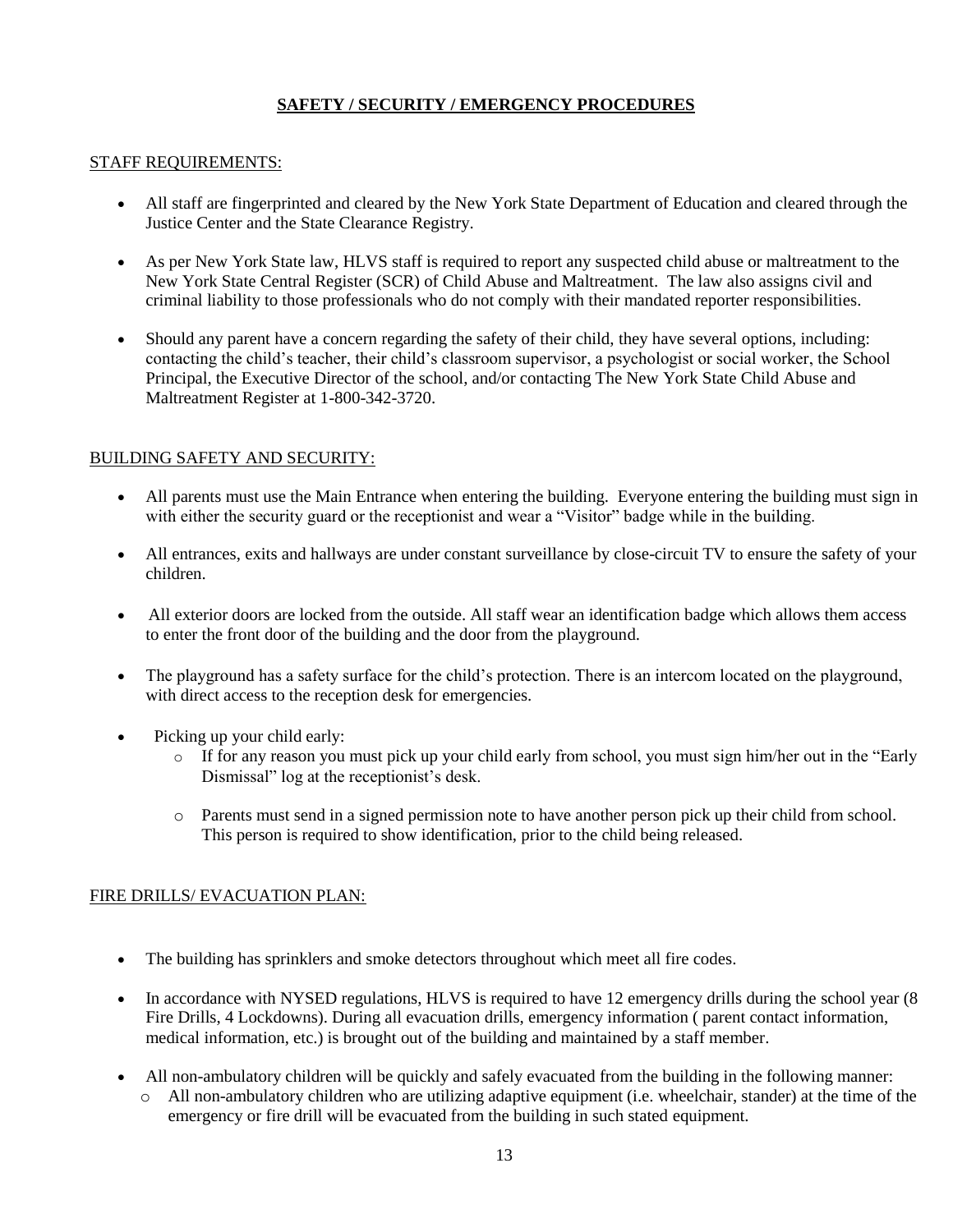- o All non-ambulatory children who do not utilize a wheelchair will be expediently transported out of the building in an adaptive stroller. Such children are assigned a stroller designated solely for their personal use during emergency situations. These strollers are clearly labeled with the child's first name and room number and available to such children at all times. They are stored outside of the classroom (single file on one side of the hallway in accordance with fire department regulations); and are brought to therapy with each child for constant access.
- In the event that children and staff are not able to return inside the building, the Plainedge Library (1060) Hicksville Road, Massapequa- Telephone # (516) 735-4133) will be used as a relocation site. Parents will be notified regarding the evacuation and procedures to pick up their child.

#### EMERGENCY LOCKOUT/LOCKDOWN:

In accordance with NYS regulations, HLVS must conduct Lockout and Lockdown Drills as part of the HLVS Emergency Management Plan. The drills are conducted in the same manner as an actual event.

If HLVS is put on a temporary Emergency Lockout or Lockdown by Local or State authorities,, all staff will be made aware of the situation via an announcement on all paging systems (classroom, hallways, playground).

In these situations, no one except emergency personnel (i.e. police, firefighters, etc.) will be permitted in or out of the building. Students and staff are not permitted to leave the building and parents are not permitted to pick up their children during the duration of the Emergency Lockout or Lockdown.

Once the Emergency Lockout or Lockdown is lifted by Local or State authorities, parents will be permitted to pick up their children. Strict identification will be required. A parent, legal guardian, or previously authorized adult will be the only people permitted to take a child from the building. Anyone designated by the parent to take a child from the building must have identification before a child will be released.

**Emergency Lockout** (due to an emergency situation outside of the HLVS building):

- All educational programming and therapies will remain intact. All children on the playground will return to their classrooms.
- All students will be provided with emergency food/drink during this time. The nurse will administer any previously provided emergency medication, in accordance with the doctor's orders on file.

#### **Emergency Lockdown** (intruder entering the building):

In the unlikely event that an intruder enters the building, HLVS will go into a Lockdown. The following procedure will be implemented:

- All students/staff will remain in their classrooms (or gym); any staff member/ student in the hallway will go into the nearest classroom or office; staff and children on the playground will gather in the corner of the toddler playground near the gate and await further instruction.
- Classroom staff will lock the classroom door, turn off the lights, close their blinds, and cover the window on the door with the laminated emergency lockdown poster.
- When the Lockdown/Lockdown Drill is over, HLVS staff members will be informed via all paging symptoms (classrooms, hallways, and playground). At this point in time, all educational programming and therapies will resume.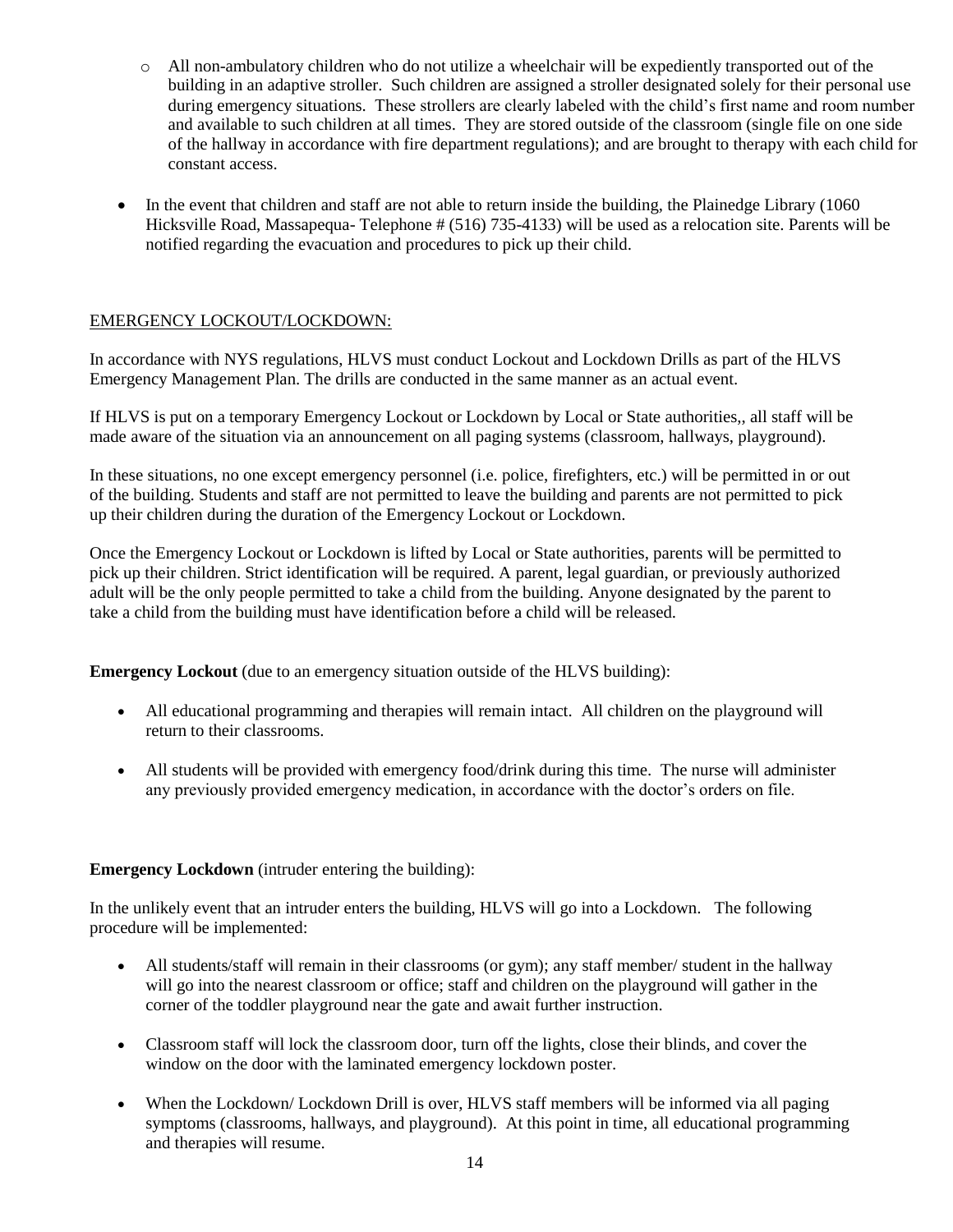#### EMERGENCY SCHOOL CLOSING:

- In the event of inclement weather or other emergency HLVS may:
	- o be closed
	- o be open without transportation (transportation may be canceled by bus companies or individual school districts)
	- o have a delayed opening
	- o cancel am/pm classes
- Electronic Parent Communication System:
	- o HLVS utilizes an electronic communication system ("Connect Ed") which allows school administrators to quickly and effectively communicate with families. This system quickly advises our parents and guardians of certain unplanned events such as weather related, emergency school closings or transportation cancellation. The system will also be used to provide periodic updates regarding school events and to provide families with other important HLVS information.
	- o This system allows us to electronically communicate important information with you. Based on the information you provide us, the system allows us to maintain up to 2 telephone numbers, 2 email addresses and 2 text message addresses for communication with you.
	- $\circ$  Please be advised, these notifications may occur as early as  $6:00$ am. You should only provide numbers that you want contacted at this hour. Everyone on the list will receive this information, whether it pertains to your child or not.
- In addition, information will b[e](http://www.littlevillage.org/) posted on TV on News 12 Long Island and on our website [www.littlevillage.org.](http://www.littlevillage.org/)
- If you are in doubt, call the school at (516) 520-6001, press option 8 on the main menu for emergency closing information.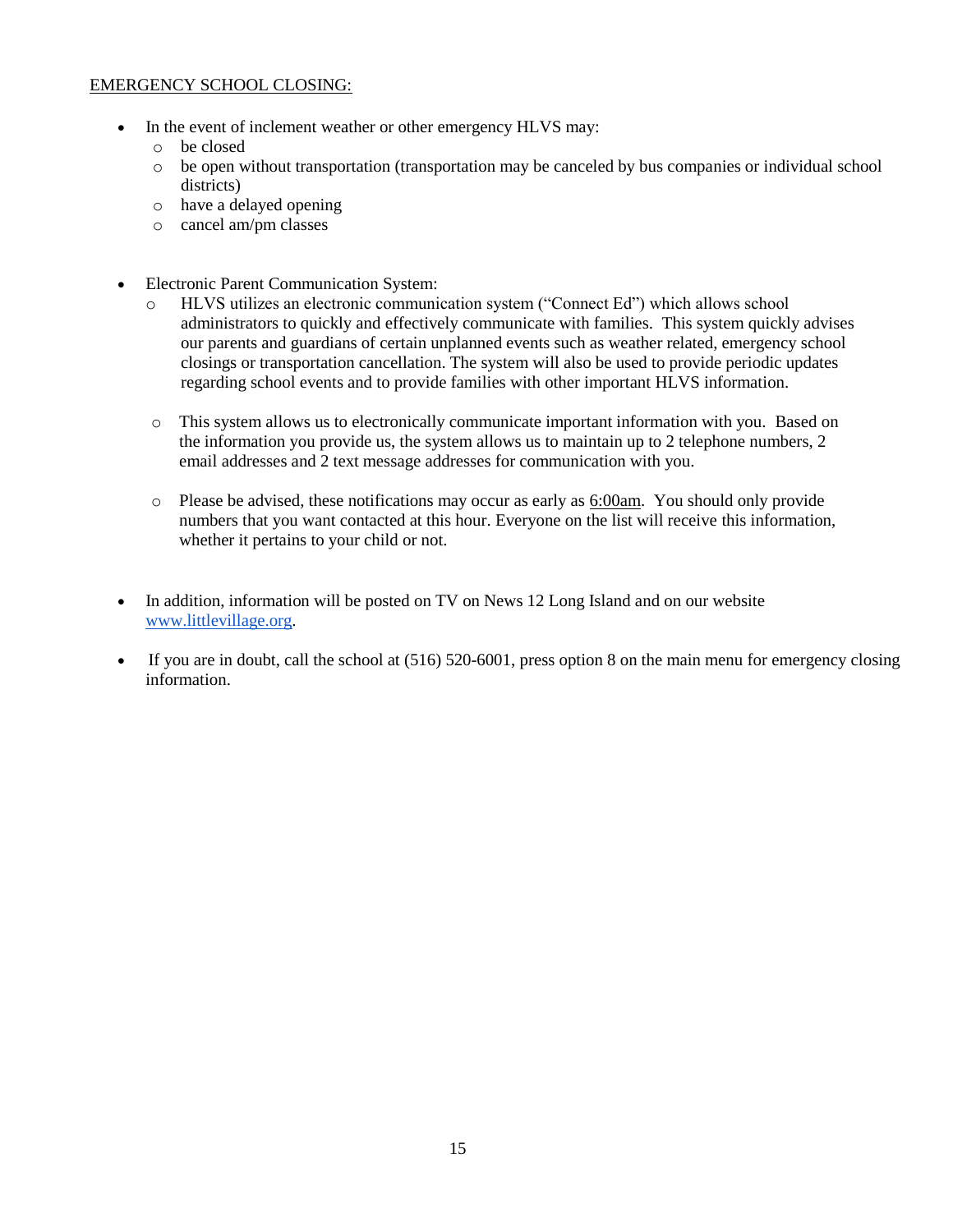#### **CONFIDENTIALITY POLICY**

All information contained in student's records, including information contained in an automated data bank shall be considered confidential. The record is the property of HLVS, whose responsibility it is to secure the information against loss, defacement, tampering, or use by unauthorized persons. The limitations on accessibility, duplication and dissemination of information in the student's record are clearly delineated.

Parents are notified annually of their rights to access and confidentiality of student records. Both parents shall have full rights to access to the records unless there is evidence that a court order, state statute or other legally binding document specifically revoked these rights.

As a Parent, you have the right to full access to your child's records, which includes:

- Ask who has access to your child's record and who has seen or has copies of the record.
- Review your child's record at any time (in person or through a representative).
- Request in writing, copies of any material in your child's record. You may be charged a small fee for copying.
- Request that changes be made to your child's record. If you feel that any information in your child's record is incorrect, misleading, or violates your child's and family's privacy or rights, you may ask HLVS to amend inaccurate or misleading information. Once you ask for an amendment, you will receive a response within 10 days whether:
	- o The change has been made as you requested
	- o Your child's record has not been changed, as after careful review of the information, HLVS staff and administration deems the information to be accurate. A copy of your request will become part of your child's permanent record.
	- o Written consent from the parent and/or legal guardian shall be required for the release of information to persons not otherwise authorized to receive it.

Staff Responsibilities Concerning Confidentiality:

HLVS has a strict confidentiality policy regarding its students, which is discussed annually at Staff Orientation. Staff will only discuss your child with you and will not share information about other children. Staff are not permitted to discuss your child in hallways or public areas. HLVS staff will never discuss information about your child in the outside community.

Student records are kept in file cabinets in the main office. Anytime a student's file is removed from the main office for the purpose of reviewing a child's program, the date and the staff member's name is recorded in a log book. When information is released from the file, it is documented by letter or notation in the child's administrative file.

Teacher/Therapists' notes and documentation on individual children on their caseloads are kept in locked file cabinets in their offices/classrooms.

#### Tracking Devices:

To maintain the confidentiality of all of our children, no recording of video or audio are permitted in the school. If a tracking device has one of these features, it must be disabled (turned off) during school hours.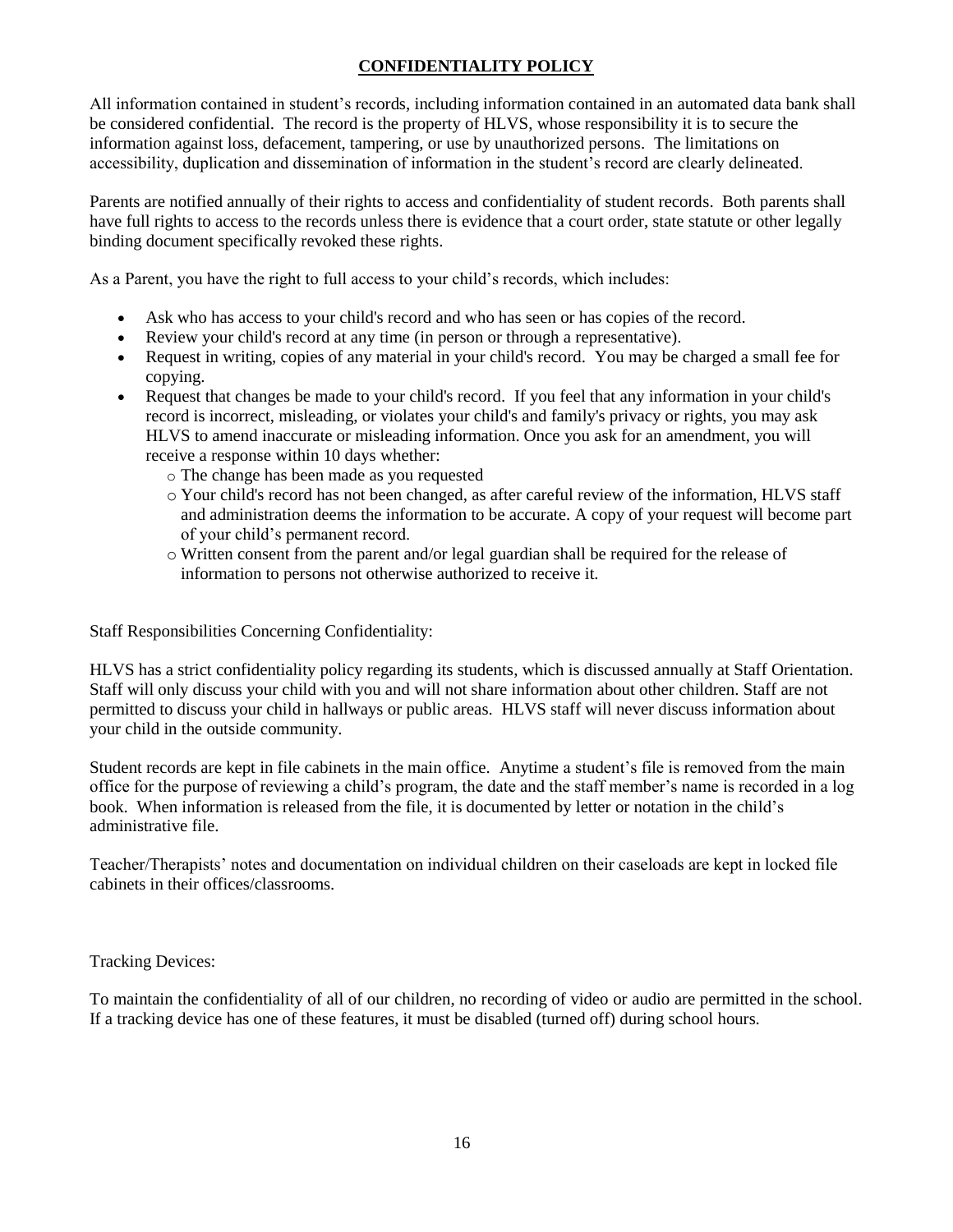#### **STUDENT CODE OF CONDUCT**

#### **Mission Statement**

The mission of The Hagedorn Little Village School (HLVS) Jack Joel Center for Special Children is to provide the finest educational and therapeutic programs to infants, pre-school and elementary school children with a wide range of developmental delays and disabilities. We strive to help each child we serve achieve their highest potential, educationally, emotionally and socially by creating a nurturing environment for the child and a supportive framework for their families.

#### **Our Philosophy**

- · To facilitate each child in achieving his or her highest potential socially, educationally and emotionally.
- To provide support and direction to families.
- · To collaborate with outside service providers in fulfilling this mission.

In this work we are committed to the values of:

- · Compassionate care for all we serve.
- Deep respect for the dignity of each child.
- Integrity in all our business dealings.
- · Providing ongoing professional development to our staff to ensure that our children receive the most current and effective instruction and therapeutic interventions.

#### **Introduction**

It is the goal of The Hagedorn Little Village School to provide a safe and orderly school environment where students may receive and school personnel may deliver quality educational services without disruption or interference. Responsible behavior by students, teachers, therapists, other school personnel, parents and other visitors is essential to achieving this goal.

HLVS promotes a positive, nurturing, safe climate that provides our children with a supportive environment in which to learn, gain skills and grow socially. All children have the right to learn in an environment which is safe, conducive to learning and free from harassment and bullying. The Student Code of Conduct is expanded upon based on the student's chronological age and cognitive capabilities.

The Code of Conduct helps to establish a school-wide culture, to promote positive individual behavior supports, and to support the social-emotional development of all students while minimizing problem behavior for all students. Responsible behavior by staff, administration, students and parents is essential to achieving this goal. We aspire to create an atmosphere based on the principles of civility, mutual respect, citizenship, character, tolerance, honesty and integrity. In accordance with the **Dignity for All Students Act**, HLVS policy and practice must ensure that no student is subject to discrimination or harassment based on a person's actual or perceived race, color, weight, national origin, ethnic group, religion, religious practice, disability, sexual orientation, gender/gender identity or sex by school employees or students on school property.

#### **I. Student Rights and Responsibilities**

#### **A. Student Rights:**

HLVS is committed to safeguarding the rights given to all students under state and federal law. In addition, to promote a safe, healthy, orderly and civil school environment, all HLVS students have the right to:

- 1. A safe learning environment.
- 2. Access school rules and, when necessary, receive an explanation of those rules from school personnel presented at their developmental level.
- 3. Be protected from intimidation, harassment, or discrimination based on actual or perceived race, color, weight, national origin, ethnic group, religion, or religious practice, sex, gender/gender identity, sexual orientation, or disability, by employees or students on school property.

#### **B. Student Responsibilities (Elementary):**

All HLVS students enrolled in the elementary education program have the following responsibilities commensurate to their individual developmental levels: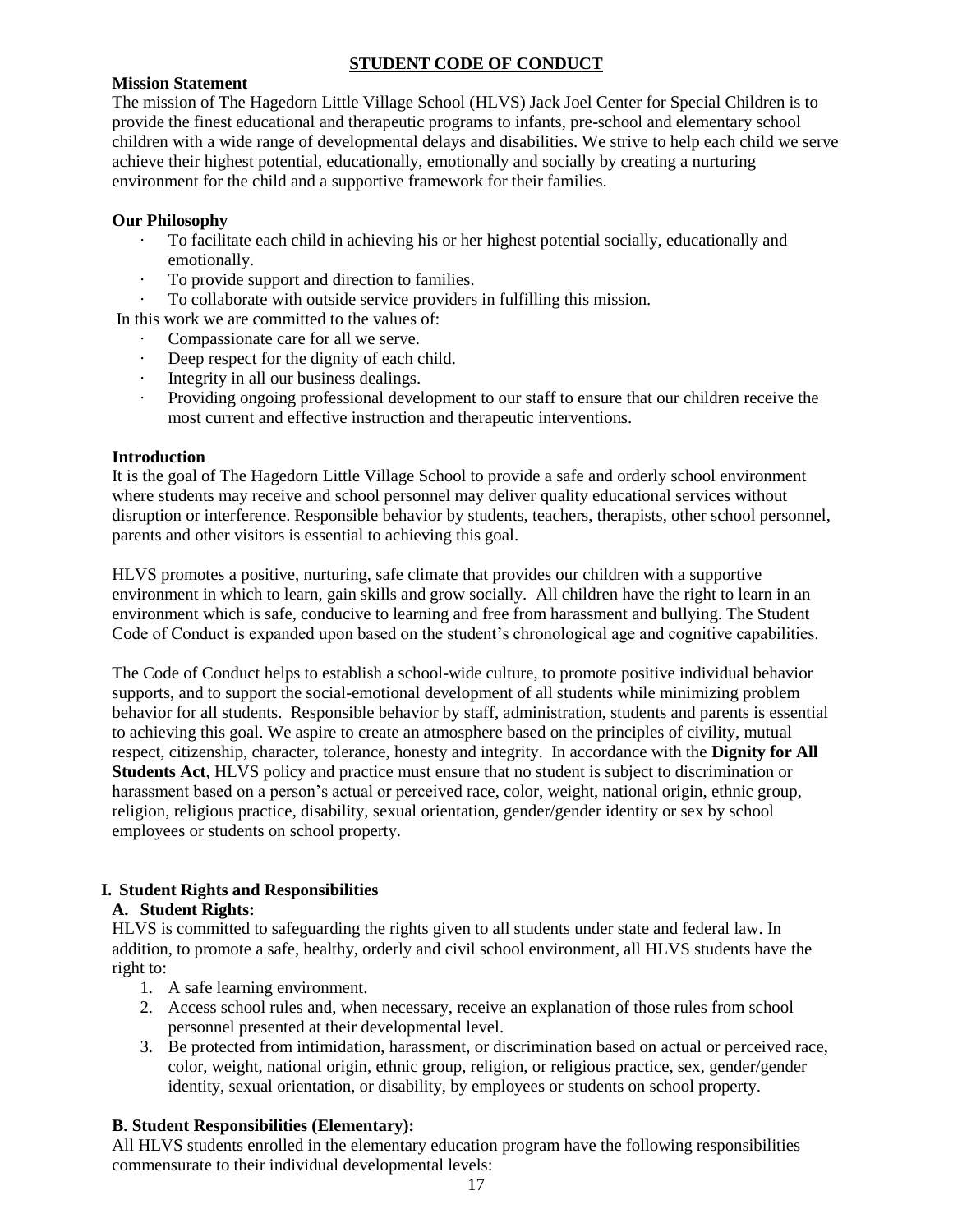- 1. Contribute to maintaining a safe and orderly school environment that is conducive to learning and to show respect for other persons and property.
- 2. Be familiar with and abide by all policies, rules and regulations dealing with student conduct as presented in accordance with their developmental level.
- 3. Attend school every day unless they are legally excused and be in class, on time, and prepared to learn.
- 4. Work to the best of their ability in all academic pursuits and strive toward their highest level of achievement possible.
- 5. React to direction given by teachers, administrators and other school personnel in a respectful, positive manner.
- 6. Communicate and behave kindly to each other, considering other people's feelings, and helping others.
- 7. Value the similarities and differences in people, being confident and proud of whom they are.
- 8. Follow classroom rules as developed by students and staff as appropriate.
- 9. Work to develop mechanisms to control their anger.
- 10. Seek information when they do not understand.
- 11. To respect one another and treat others fairly in accordance with the School Code of Conduct and the provisions of the Dignity Act which states students conduct themselves in a manner that fosters an environment that is free from intimidation, harassment, or discrimination.

#### **C. Student Responsibilities (Preschool):**

All HLVS students enrolled in the preschool program have the following responsibilities commensurate to their individual developmental levels:

- 1. Contribute to maintaining a safe and orderly school environment that is conducive to learning and to show respect to other persons and to property.
- 2. Work to develop strategies to control their anger.
- 3. Communicate and behave kindly to each other, considering other people's feelings, and helping others.
- 4. Share, take turns, play and work by the agreed rules, including others, take the time to listen to others.
- 5. Value the similarities and differences in people, being confident and proud of whom we are.
- 6. Respect one another and treat others fairly in accordance with the School Code of Conduct and the provisions of the Dignity Act which states students must conduct themselves in a manner that fosters an environment that is free from intimidation, harassment, or discrimination.
- 7. Follow classroom rules as developed by students and staff as appropriate.

#### **II. Roles and Responsibilities of Essential Partners**

**A. Parents:** All parents of HLVS students are expected to:

- 1. Recognize that the education of their children is a joint responsibility of the parents and the school community.
- 2. Send their children to school ready to participate and learn.
- 3. Ensure their children attend school regularly and on time.
- 4. Ensure absences are excused.
- 5. Ensure that their children are dressed and groomed in an appropriate manner.
- 6. Know school rules and help their children understand them to the best of their ability.
- 7. Convey to their children a supportive attitude toward education and HLVS.
- 8. Build good relationships with teachers, other parents and their children's friends.
- 9. Inform school officials of changes in the home situation that may affect student conduct or performance.
- 10. Teach their children respect and dignity for themselves and other students regardless of actual or perceived race, color, weight, national origin, ethnic group, religion, religious practice, disability, sexual orientation, gender/gender identity, or sex, which will strengthen the child's confidence and promote learning in accordance with the Dignity for All Students Act.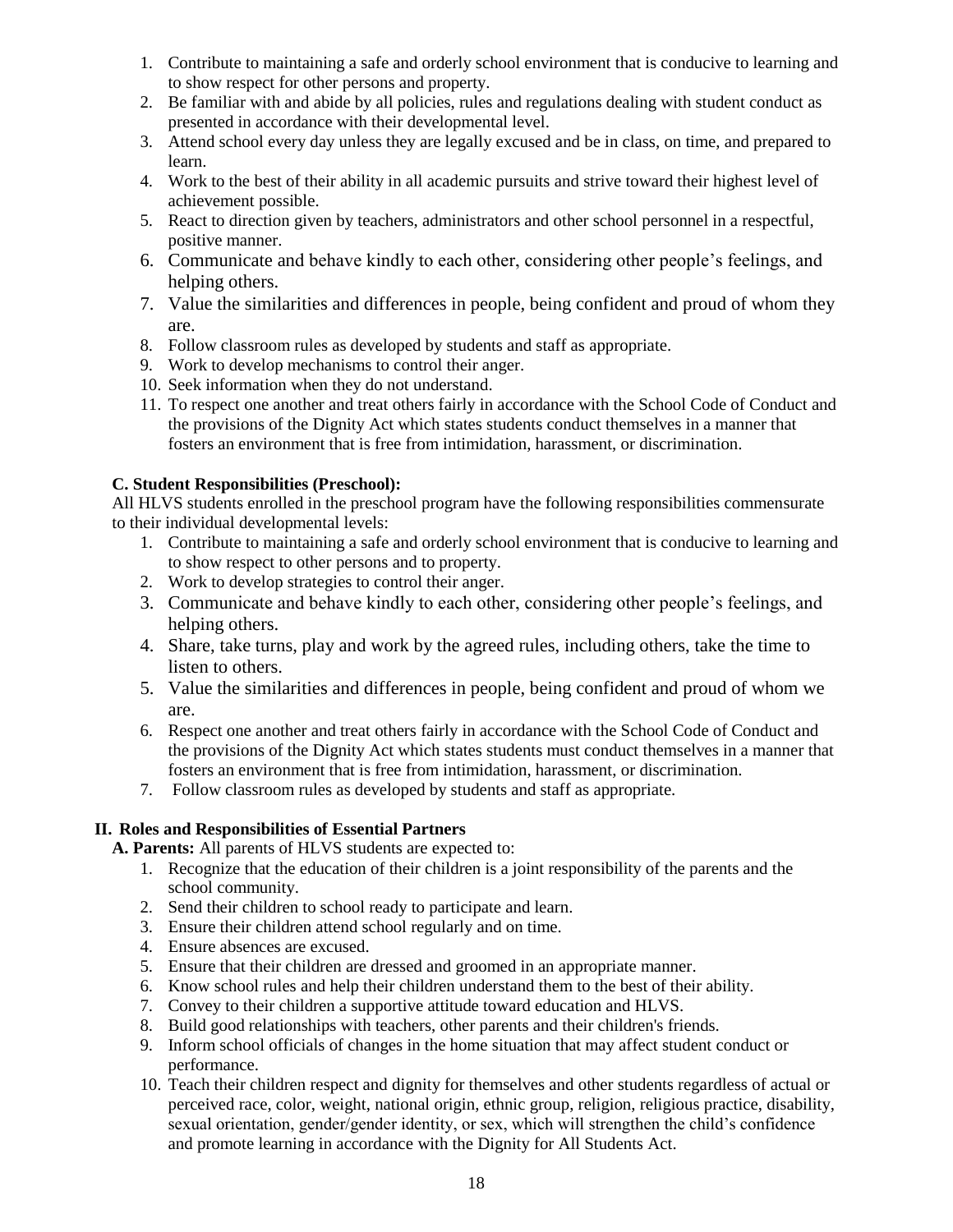#### **B. Teachers and Therapists:** All teachers and therapists of HLVS students are expected to:

- 1. Maintain a climate of mutual respect and dignity, which will strengthen the student's selfconcept and promote confidence to learn.
- 2. Demonstrate interest in teaching, concern for student well being, achievement and educational progress, and respond appropriately to the individual needs of each student.
- 3. Be familiar with HLVS policies and school rules, and follow them in a fair and consistent manner.
- 4. Communicate to students and parents that which is important to the student's emotional, social, behavioral and academic progress, including but not limited to:
	- a. Expectations for students.
	- b. Positive Behavioral Intervention and Support (PBIS).
- 5. Communicate regularly with students, parents and the multidisciplinary team concerning growth and achievement.
- 6. Be knowledgeable of effective classroom/building behavior management techniques and the non-violent crisis intervention philosophy and techniques.
- 7. Maintain confidentiality about all personal information and educational records concerning students and their families.
- 8. Demonstrate dependability, integrity and other standards of ethical conduct as per HLVS Student Code of Conduct.
- 9. Follow established administrative procedures.
- 10. Implement age, grade, and developmentally appropriate anti-bullying/harassment instruction in the classroom to increase awareness of anti-harassment/ bullying initiatives.
- 11. Confront issues of discrimination, harassment, intimidation and bullying or any situation that threatens the emotional or physical health or safety of any student, school employee or any person that is lawfully on school property.
- 12. Immediately report to the school's building administrator or other appropriate school personnel (ie: classroom supervisor, social worker, or psychologist) any incident witnessed or otherwise brought to the teacher's attention of discrimination, harassment, intimidation or bullying that involve students or employees either as the bully, bullied or bystander on school property, on the school bus, or that may endanger the health or safety of students within the educational system or adversely affect the educational process.
- 13. Maintain a school climate of mutual respect and dignity for all students regardless of actual or perceived race, color, weight, national origin, ethnic group, religion, religious practice, gender, sexual orientation or disability.
- 14. Address personal biases that may prevent equal treatment of all students in the school or classroom.

#### **C. Paraprofessionals**

All paraprofessionals are expected to:

- 1. Work under the direct supervision of a teacher utilizing the teacher's lesson plan and classroom positive behavior support system.
- 2. Maintain a climate of mutual respect and dignity which will strengthen the self-concept of students and promote learning.
- 3. Know HLVS policies and rules and follow them in a fair and consistent manner.
- 4. Maintain confidentiality about all personal information and educational records concerning students and their families.
- 5. Demonstrate dependability, integrity and other standards of ethical conduct.
- 6. Be aware of behavioral changes that may indicate that a student is participating in the harassment or bullying of another student or employee either in school or on the school bus.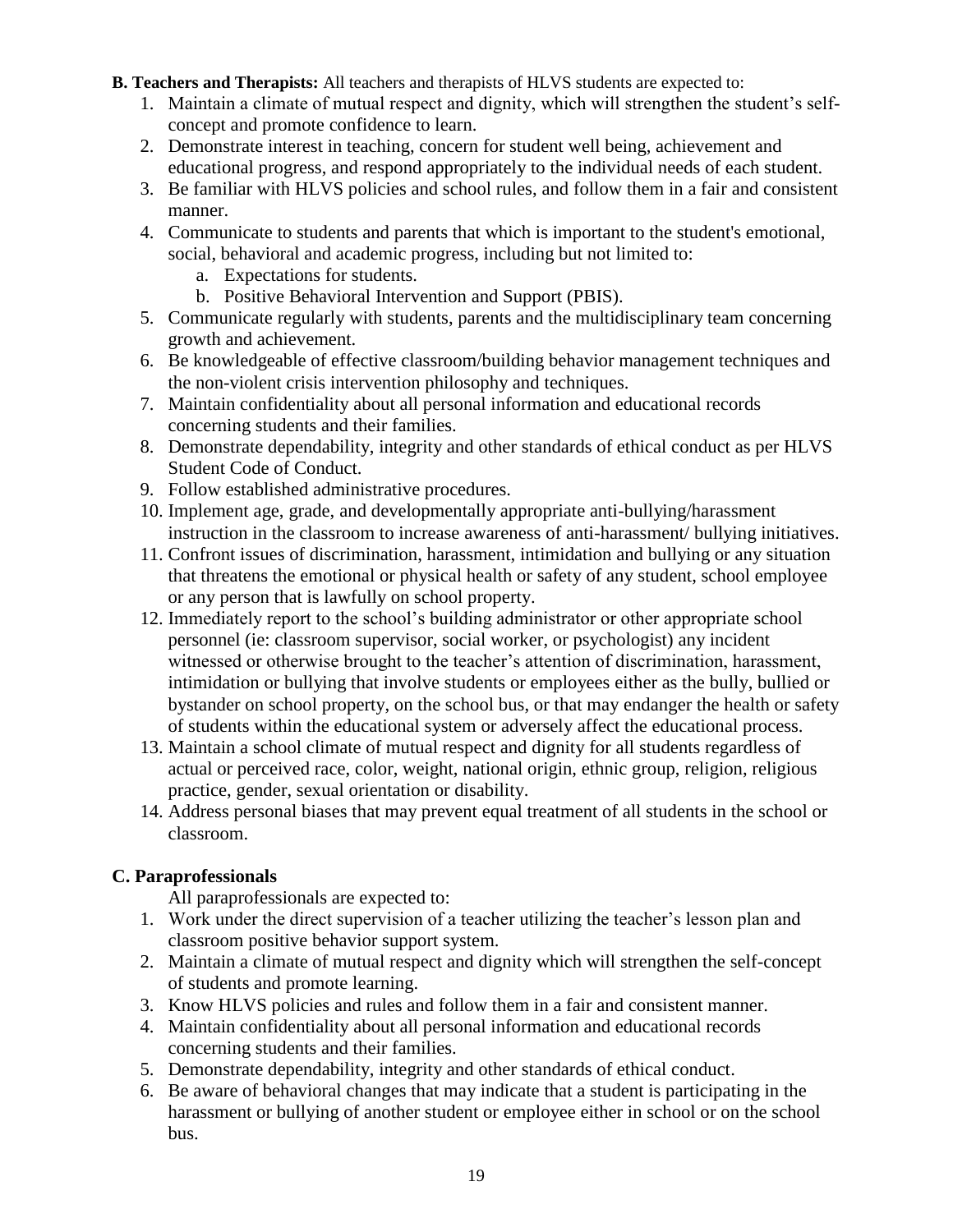- 7. Immediately report to the school's building administrator or other appropriate school personnel any incident witnessed or otherwise brought to the paraprofessional's attention of discrimination, harassment, intimidation or bullying that involve students either as the bully, bullied or bystander on school property or on the school bus, or that may endanger the health or safety of pupils within the educational system or adversely affect the educational process.
- 8. Address personal biases that may prevent equal treatment of all students in the school or classroom.
- 9. Maintain a school climate of mutual respect and dignity for all students regardless of actual or perceived race, color, weight, national origin, ethnic group, religion, religious practice, gender, sexual orientation or disability.

#### **D. Expectation for Other School Staff**

- 1. Perform specialized non-instructional duties that support the operational functioning of the school.
- 2. Know HLVS policies and rules.
- 3. Maintain confidentiality about all personal information and educational records concerning students and their families.
- 4. Demonstrate dependability, integrity and other standards of ethical conduct as per HLVS Student Code of Conduct.
- 5. Follow the established administrative procedures.
- 6. Immediately report to the school's building administrator or other appropriate school personnel any incident witnessed or otherwise brought to the staff's attention of discrimination, harassment, intimidation or bullying that involve students or employees either as the bully, bullied or bystander on school property, at a school function or on the school bus, or that may endanger the health or safety of pupils within the educational system or adversely affect the educational process.

#### **E. Psychologists & Social Workers**

- 1. Maintain and encourage a climate of mutual respect and dignity for all students regardless of actual or perceived race, color, weight, national origin, ethnic group, religion, religious practice, disability, sexual orientation, gender/gender identity, or sex, with an understanding of appropriate appearance, language, and behavior in a school setting, which will strengthen students' selfimage and promote confidence to learn.
- 2. Assist students in coping with peer pressure and emerging personal, social and emotional problems.
- 3. Address parent/teacher concerns, as necessary, as a way to resolve problems.

#### **F. Classroom Supervisors, Department Heads and Principal:**

- 1. Promote a safe, orderly and stimulating school environment, supporting active teaching and learning.
- 2. Create an environment that values and teaches respect for all; an environment that is culturally sensitive and models positive behavioral interactions that clearly show that no tolerance exists for certain types of behaviors, including, but not limited to, bullying and harassment.
- 3. Evaluate all instructional programs on a regular basis. Work to create instructional programs that minimize problems of misconduct and are sensitive to student needs, as well as individualized instruction that teach students how to be responsible for electronic devices (I pad, internet access etc.).
- 4. Be responsible for enforcing the code of conduct and ensuring that all cases are resolved promptly and fairly.
- 5. Ensure that the issues of bullying and cyber bullying are addressed with students throughout the year.
- 6. Maintain and encourage a climate of mutual respect and dignity for all students regardless of actual or perceived race, color, weight, national origin, ethnic group, religion, religious practice, disability, sexual orientation, gender/gender identity, or sex, with an understanding of appropriate appearance, language, and behavior in a school setting, which will strengthen students' selfimage and promote confidence to learn.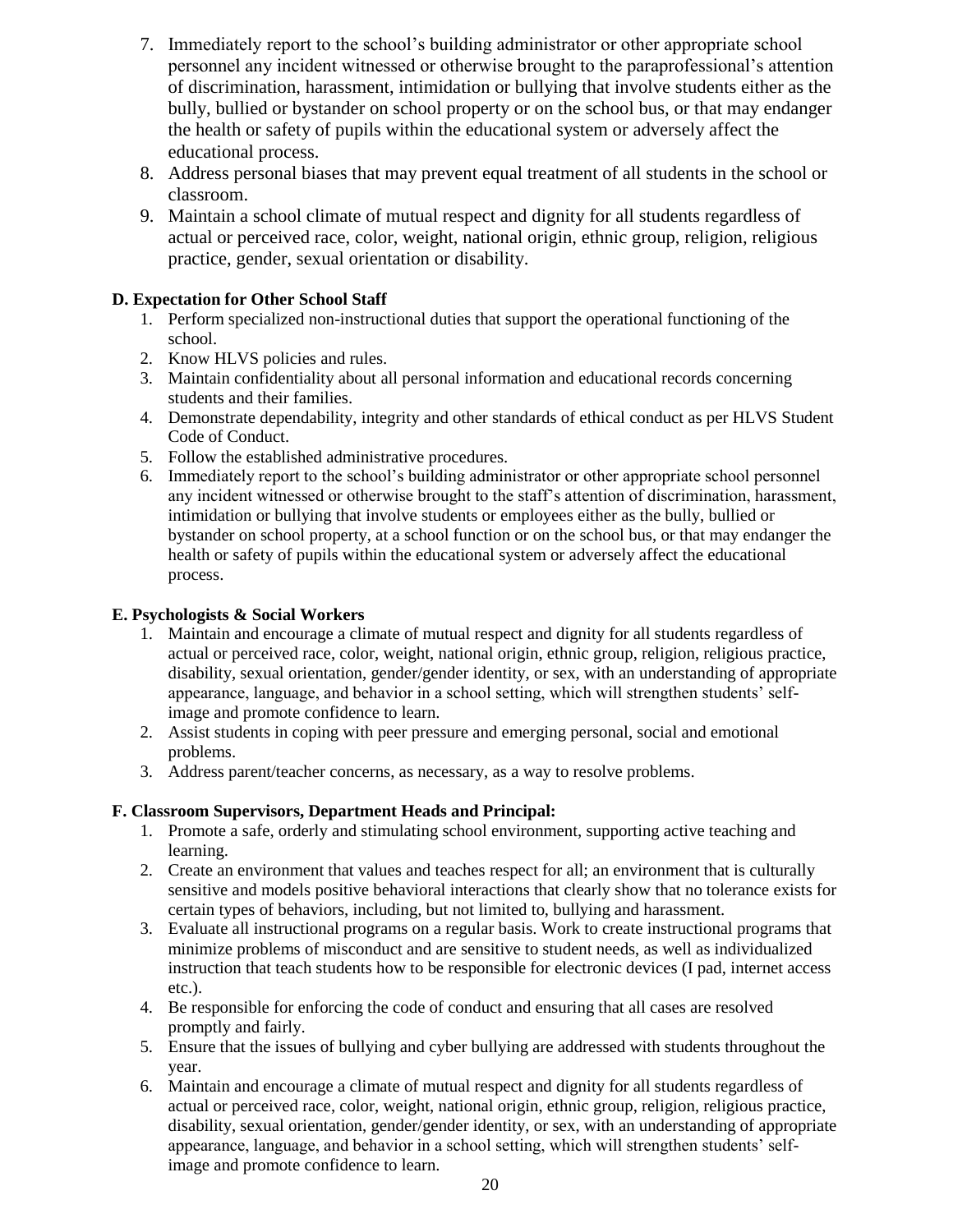7. Follow up on any incidents of discrimination and harassment that are witnessed or otherwise brought to the attention of the classroom supervisor or member of the Administration team in a timely manner in collaboration with the Dignity Act Coordinator (DAC).

#### **G. Executive Director**

- 1. Promote a safe, orderly and stimulating school environment, free from intimidation, discrimination and harassment, supporting active teaching and learning.
- 2. Create an environment that values and teaches respect for all; an environment that is culturally sensitive and models positive behavioral interactions that clearly show that no tolerance exists for certain types of behaviors including, but not limited to, bullying and harassment.
- 3. Appoint a Dignity Act Coordinator for the school. The Dignity Act Coordinator will be thoroughly trained to handle human relations in the areas of race, color, weight, national origin, ethnic group, religion, religious practice, disability, sexual orientation, gender/gender identity, and sex. The Dignity Act Coordinator will be accessible to students, parents, and other staff members for consultation and advice as needed on the Dignity Act.
- 4. Work in collaboration with the Dignity Act Coordinator (DAC) in enforcing the code of conduct and ensuring that all cases are resolved promptly and fairly.

#### **H. Board of Trustees:**

- 1. Adopt and review, at least annually, the student's code of conduct to evaluate the code's effectiveness and the fairness and consistency of its implementation. An acknowledgement form will be signed by each member of the Board of Trustees indicating that they evaluated the effectiveness of the Student Code of Conduct.
- 2. Lead by example by conducting Board meetings in a professional, respectful, courteous manner.

#### **I. Visitors:**

All visitors are expected to behave in a socially, appropriate manner.

**III. Procedures for Referrals regarding Student Conduct to the Committee on Preschool Special Education (CPSE) and the Committee on Special Education (CSE)** 

HLVS encourages all students to conduct themselves in an appropriate and civil manner, with proper regard for the rights and welfare of other students, school personnel and other members of the school community, and for the care of school facilities and equipment. HLVS recognizes the need to make the expectations of appropriate conduct highly individualized for each student.

For students with disabilities (as defined in sections 200.1(zz) and 200.1(mm) of the Regulations of the Commissioner), HLVS Administration accepts that students with disabilities often display a range of behaviors which would be deemed disruptive within a regular education setting. HLVS incorporates behavior management systems as part of the overall instructional program that is designed to address the below listed "at risk" student behaviors:

At-Risk Behaviors for Students:

- Non-compliance (i.e. task avoidance, attention seeking)
- Self-directed; unaware of environment; safety concerns
- Elopement
- Throwing objects, furniture and other property destruction
- Aggression towards others (i.e. biting, hitting)
- Self-Injurious behaviors (i.e. head-banging, biting hand)
- Prohibited conduct includes but is not limited to, threats, intimidation, harassment or abuse based on a person's actual or perceived race, color, weight, national origin, ethnic group, religion, religious practice, gender, sexual orientation or disability.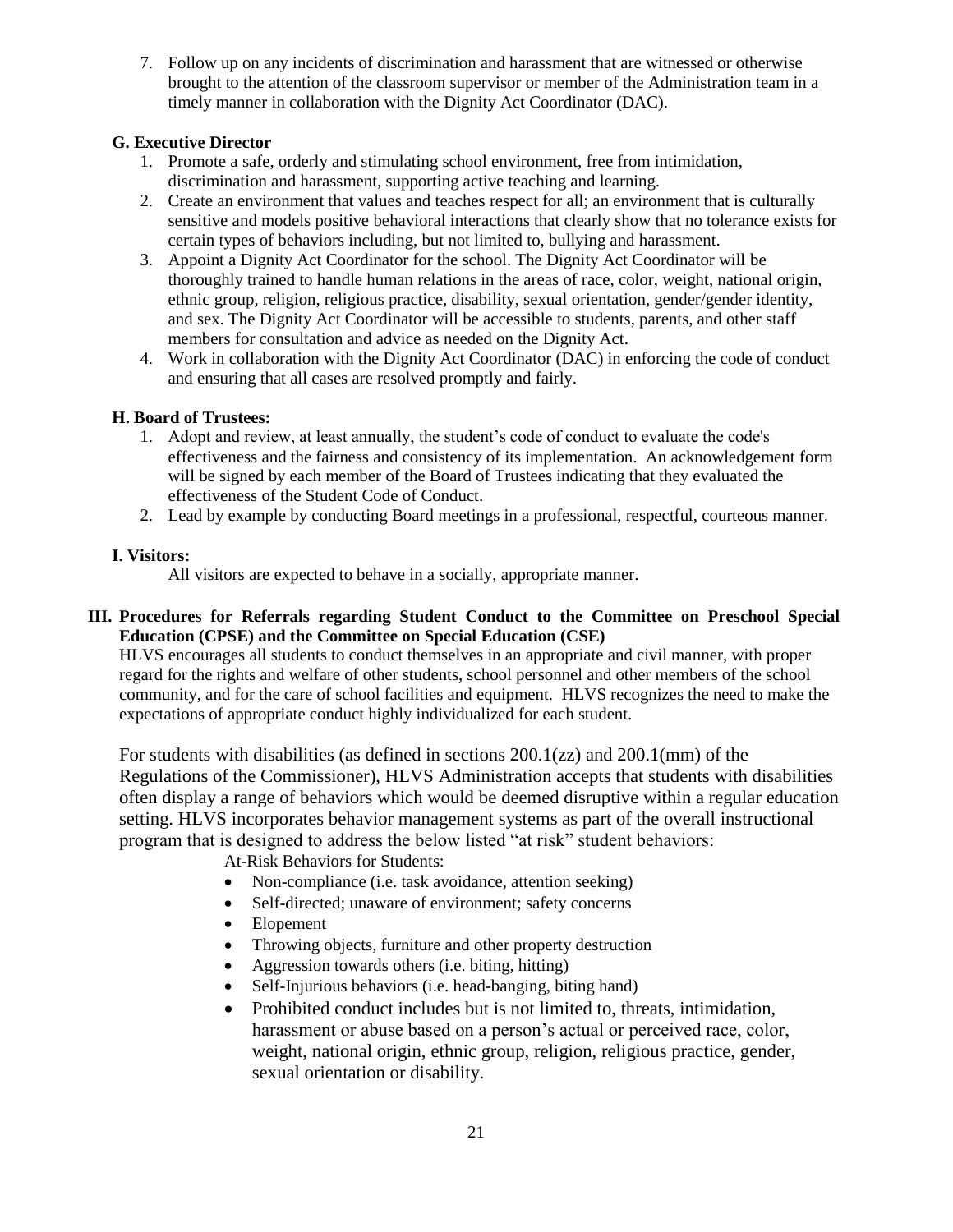#### **A. Reporting Violations**

All students are expected to promptly report violations of the code of conduct to any HLVS staff member to the best of their ability. HLVS will investigate all reports of suspected discrimination and/or harassment and take prompt, appropriate action as necessary. Complaints will be investigated in accordance with applicable polices, laws, and regulations. If it is determined that a policy has been violated, corrective action will be taken in accordance with HLVS policies and regulations, Code of Conduct, and all appropriate federal and state laws.

#### **B. Disciplinary Procedures and Referrals**

Discipline is most effective when it deals directly with the problem at the time and place it occurs, and in a way that students view as fair and impartial. School personnel who interact with students are expected to use disciplinary action only when necessary and to place emphasis on the students' ability to grow in self-discipline. Disciplinary action, when necessary, will be firm, fair and consistent so as to be the most effective in changing student behavior.

The behavior management system of each program takes into consideration:

- 1. The student's age.
- 2. The student's past history of behavior.
- 3. The effectiveness of alternative behavior management approaches.
- 4. Information from parents, teachers, and/or others, as appropriate.
- 5. Other extenuating circumstances, such as medications.

Behavior management at HLVS is based on the philosophy that an appropriate developmental curriculum increases the incidence of positive behaviors and accordingly decreases behavior problems. Staff is encouraged to teach and acknowledge appropriate behaviors. All classrooms utilize a Positive Behavioral Intervention and Support (PBIS) in order to highlight and emphasize appropriate behaviors in the classroom and school. Individual supports (individual "first-then" boards, and token economies) are used to foster appropriate behaviors as necessary. Students may be referred to group or individual therapy to address inappropriate behaviors and to foster appropriate behavior. Staff members conduct character education lessons to address topics such as diversity, being a good friend, using kind words, and respecting others. All interventions and lessons will be commensurate with student's developmental and cognitive abilities and will aim to foster self-confidence.

There are procedures in place in order to keep all students safe from physical harm to self or others. These procedures include adherence to student's IEP, classroom behavior strategies, behavior intervention plans, use of a Time Out Room in accordance with NYSED regulations, and emergency procedures consistent with NYSED regulations.

- The program must apply all rules consistently and appropriately to the ages of the children and their developmental level and abilities.
- Any discipline used will relate to the child's actions and be handled without prolonged delay.
- A child may be separated briefly from the group, but only long enough to gain selfcontrol and must be in view of, supervised and supported by a HLVS staff member.
- No child can be isolated in an adjacent room, hallway, closet, darkened area, play area or any other area where a child cannot be seen, or supervised.

HLVS staff encourages all students, to the best of their ability, to conduct themselves in an appropriate and civil manner, with proper regard for the rights and welfare of other students, personnel and other members of the school community, and for the care of facilities and equipment.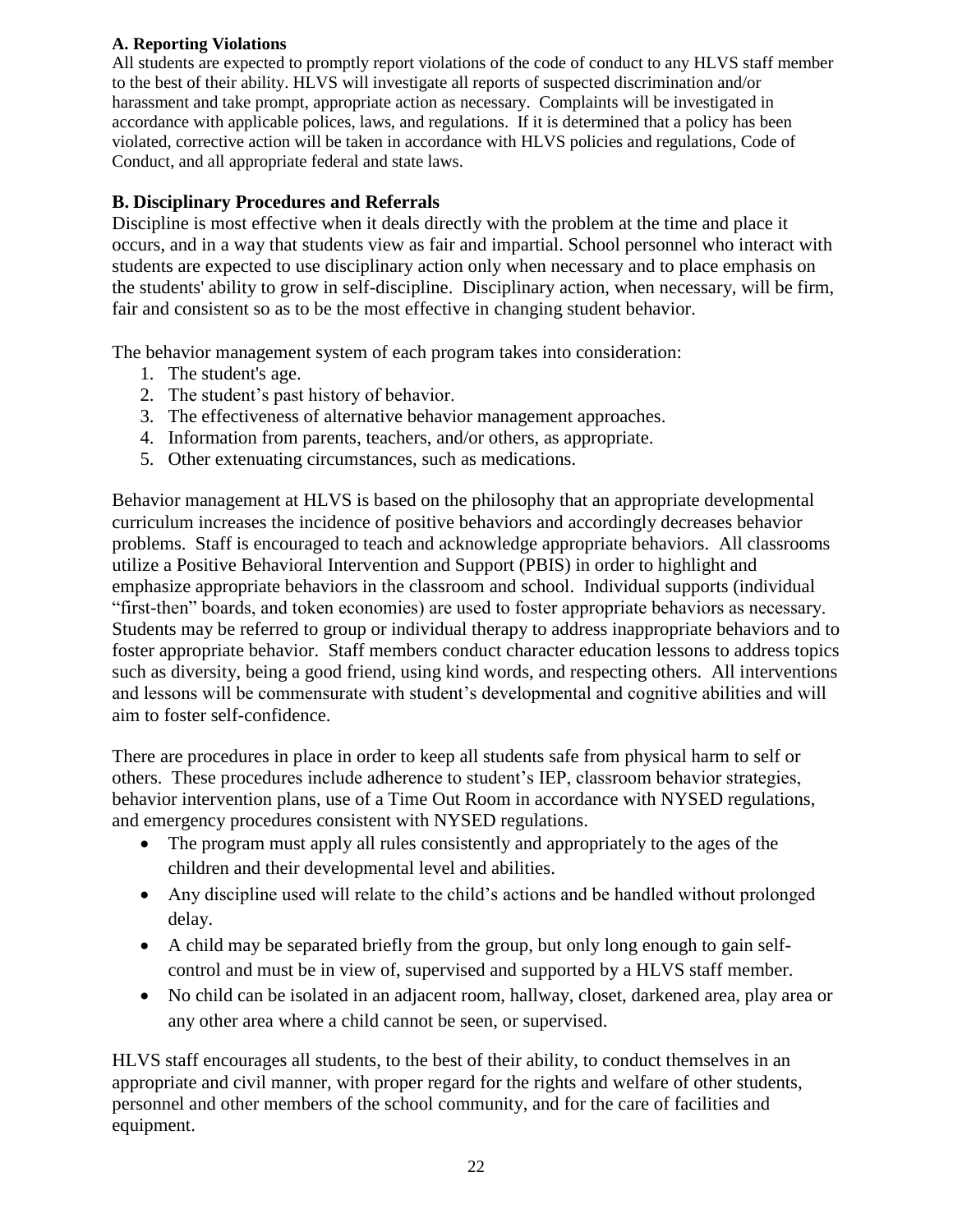#### **C. Policy and Procedure Regarding Discipline and Suspension**

In accordance with NYSED Part 201 regulations, HLVS has a strict policy and procedure regarding suspension of an elementary school student. (Important note: In accordance with NYSED and Part 201 regulations, no student attending the HLVS preschool program may be suspended.)

Suspension of an elementary school student at HLVS is extremely rare and may occur only when the student:

- is violent or extremely disruptive
- has inflicted serious bodily injury upon another person while at school
- displays conduct that endangers the safety, morals, health or welfare of others

#### **Suspension of five school days or less:**

In accordance with NYSED Part 201 regulations, the Executive Director or School Principal has the authority to suspend an elementary student for up to five days, if HLVS believes that a student has exhibited behaviors (stated above) that cannot be safely managed in our school.

In such cases, the parents/guardians and the student's district of origin will be immediately notified of a student's suspension, and the specific reason/offense. If a behavioral intervention plan (BIP) has already been developed and implemented, it must be reviewed. HLVS must review the BIP and contact the parent and CSE, should any modifications be necessary to address the behavior. If the student does not have a BIP, consideration of an FBA/BIP will be discussed with the parent and school district. All regulations regarding FBA's and BIP's will be strictly followed.

#### **Suspension of more than 5 school days:**

HLVS does not have the authority to suspend a student for more than five consecutive school days. If HLVS believes that a student has exhibited behaviors (stated above) that warrant a suspension of more than 5 school days:

- The student's district of origin will be contacted immediately and request an emergency CSE Meeting.
- The Superintendent of the student's home school district (either directly or upon recommendation of a designated hearing officer) will conduct a superintendent's hearing to determine if the student has engaged in behavior that warrants a 10 day suspension.
- The parents will be immediately notified of the proposed suspension of more than five days, and the specific reasons/offense.
- If a behavioral intervention plan (BIP) has already been developed, the CSE will review the BIP and modify it as necessary to address the behavior.
- The Superintendent shall have authority to order the placement of a student with a disability into an appropriate interim alternative educational setting (IAS) , another setting or suspension for a period of up to 10 consecutive school days, inclusive of any period in which the student has been suspended or removed for the same behavior. It may not to exceed the amount of time that a nondisabled student would be subject to suspension for the same behavior.
- The Superintendent may order additional suspensions of not more than 10 consecutive school days in the same school year for separate incidents of misconduct.
- The Superintendent will conduct a Manifestation Determination Review, as appropriate. The school district is responsible for conducting such review in accordance with all regulations regarding NYSED Manifestation Determination regulations.
	- $\circ$  If it is determined, as a result of this review, that the student's behavior is a manifestation of his/her disability, the CSE shall conduct a functional behavioral assessment, if one has not yet been conducted, and implement or modify a behavioral intervention plan, unless the parent and the school district agree to a change in placement.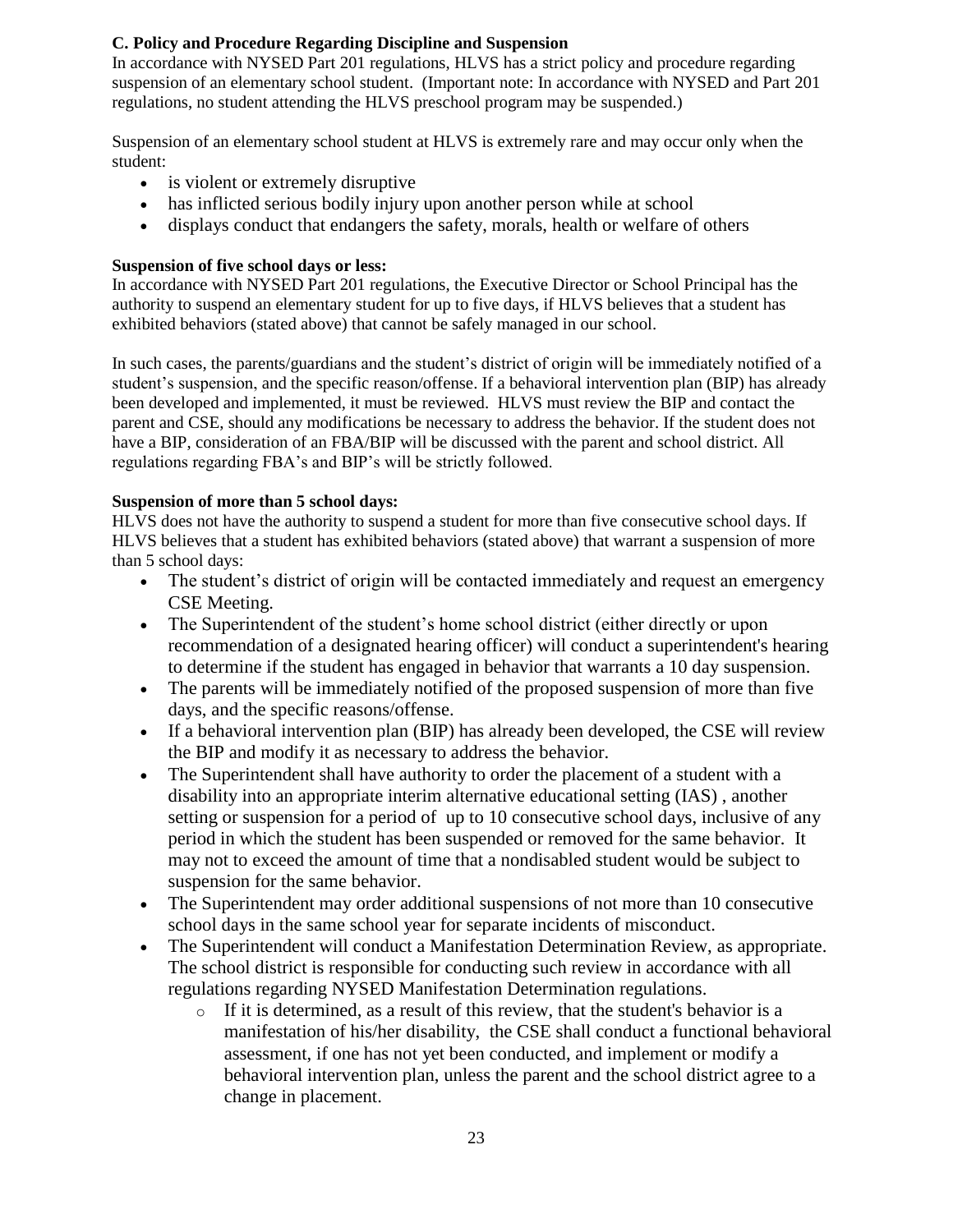- $\circ$  If it is determined that the student's behavior is not a manifestation of his/her disability, the relevant disciplinary procedures applicable to students without disabilities may be applied to the student in the same manner and for the same duration for which they would be applied to students without disabilities.
- The student shall be provided the services/alternate instruction necessary for them to progress toward meeting the goals designated in their IEP.

#### **IV. Maintaining a safe school environment**

Maintaining an orderly, safe environment conducive to learning is an expectation of all staff members at The Hagedorn Little Village School. HLVS has a Behavior Response Team available to aid the classroom and therapeutic staff if significant behavioral concerns arise. For questions regarding the Behavior Response Team, please call your child's classroom supervisor, a school psychologist or a behavior specialist.

Further, students are protected by law from the unreasonable use of physical restraint. Physical restraint shall be used only in situations in which alternative procedures and methods not involving the use of physical force cannot reasonably be employed, nothing contained in this section shall be construed to prohibit the use of reasonable physical force for the following purposes:

- o to protect oneself from physical injury
- o to protect another pupil or teacher or any person from physical injury
- o to protect the property of the school or others
- o to restrain or remove a pupil whose behavior is interfering with the orderly exercise and performance of school or school district functions, powers and duties, if that pupil has refused to comply with a request to refrain from further disruptive acts. (Section 19.5 of the Rules of the Board of Regents, January 2007)

In the event that physical restraint becomes necessary:

- 1. Only certified Crisis Prevention Intervention (CPI) trainers shall administer physical restraint with students.
- 2. Only the safest physical restraint methods are to be used.
- 3. Every effort should be made to isolate the restraint situation, to avoid prolonging or escalating the situation.

Corporal punishment (any act of physical force or punishment upon a student including withholding food, rest or sleep) is strictly prohibited.

#### **V. Guidelines for Professional Development**

HLVS administration will provide professional development throughout the year for all staff members which includes but is not limited to:

- HLVS Compliance Policies
- Behavior Management Strategies
- Crisis Intervention and De-escalation techniques
- Health and Safety Policies

Ongoing Meetings:

- Interdisciplinary meetings are conducted to review each individual student's program
- Each Behavior Intervention Plan (BIP) is reviewed and updated as appropriate
- Teachers and therapists meet with their supervisor on a consistent basis to review each student's program and services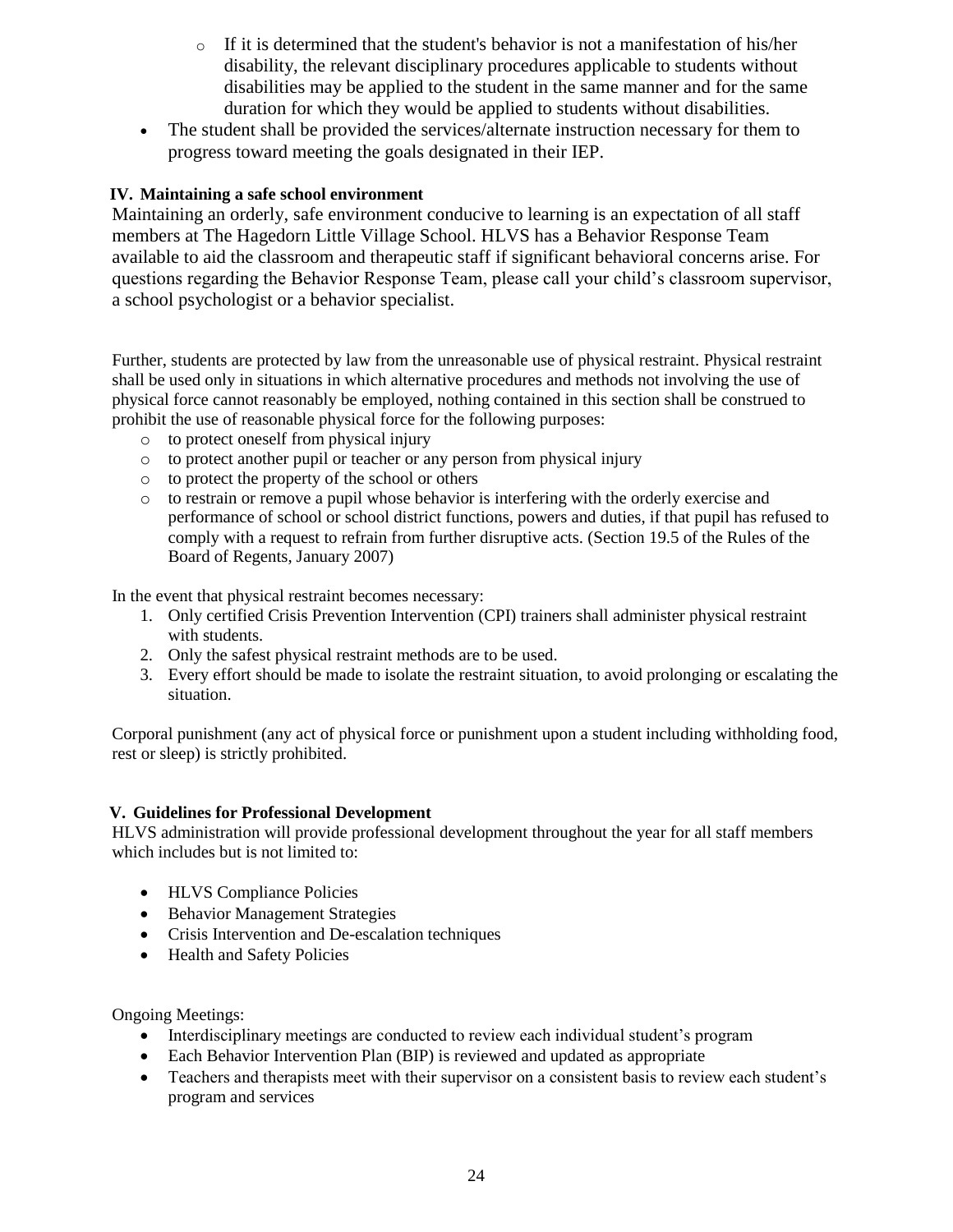#### **VI. Dissemination and Review**

HLVS will work to ensure that the school community is aware of this code of conduct by:

- 1. Providing copies of the HLVS Student Code of Conduct to all families prior to the new school year as part of the HLVS Parent Handbook.
- 2. All staff members will be provided with a copy of and amendments to the HLVS Student Code of Conduct.
- 3. HLVS will present an in-service education program for all HLVS staff members to ensure the effective implementation of the HLVS Student Code of Conduct. HLVS Administration will review this code of conduct every year and update it as necessary. In conducting the review, HLVS will consider how effective the code's provisions have been and whether the code has been applied fairly and consistently.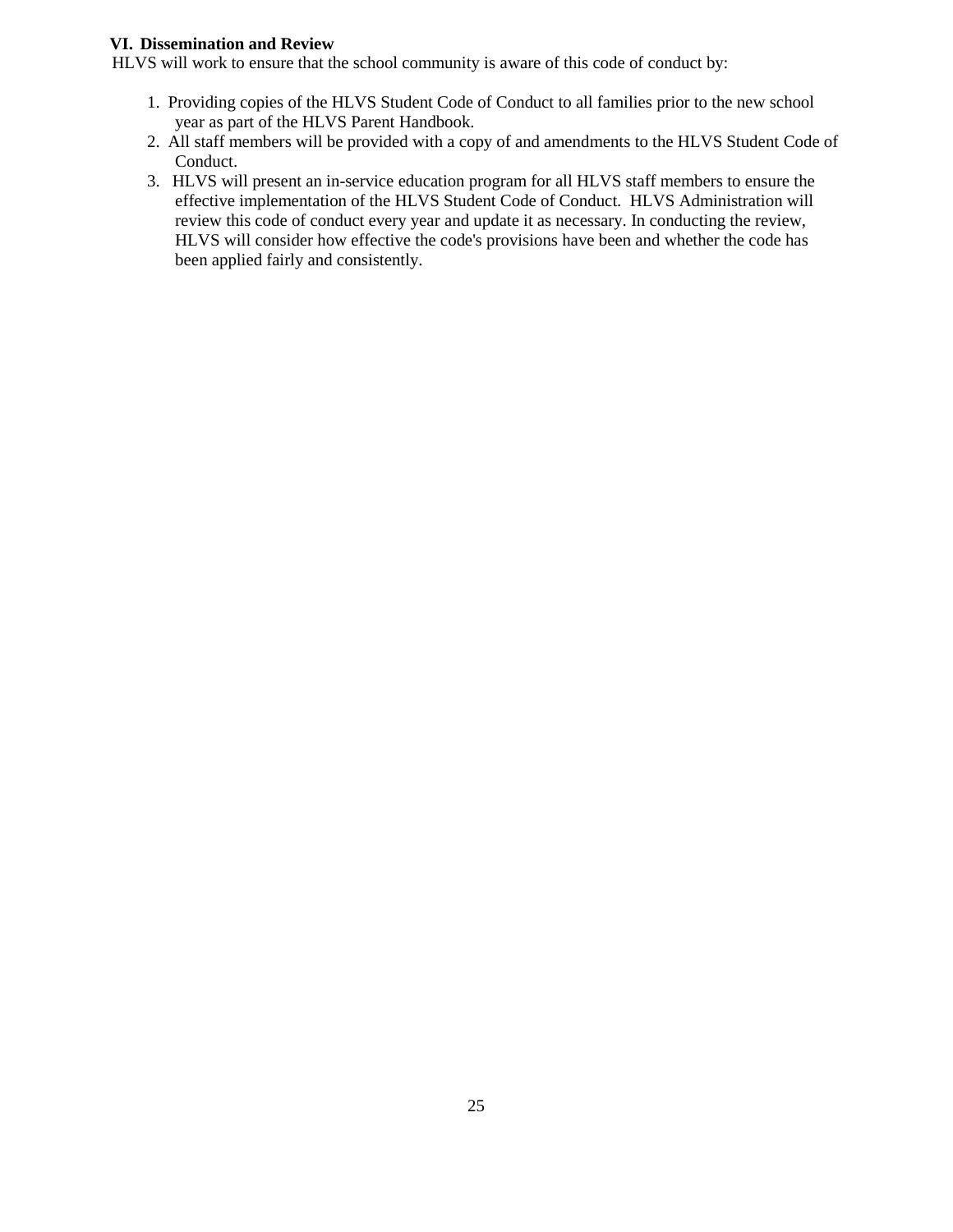#### **POLICY AND PROCEDURES ON USE OF TIME OUT ROOM**

In Accordance with Part 200.22 NYSED Regulations, The Hagedorn Little Village School's (HLVS) behavior management practices may include the use of a separate time out room. The time out room is an area for a student to safely de-escalate, regain control and prepare to meet expectations to return to program. The time out room is used in conjunction with a therapeutic behavior management intervention in which a student is removed to a supervised area in order to facilitate self-control or to remove a child from an environment in which he/she is engaging in potentially dangerous behavior. The time out room is used in conjunction with a behavior management program, which teaches and reinforces acceptable behaviors. This room is utilized solely as a time out room. It may not be utilized for any other purpose. If a child's Behavior Intervention Plan (BIP) specifies the use of the Time Out Room, all components of the BIP will be followed. The time out room is never utilized with children in our early intervention program.

#### **Contact Person:** Psychology Department

#### **Parent Input:**

HLVS's policy on the use of timeout rooms will be developed with parental input. At least one parent of a current student at HLVS will be included in the policy formation.

#### **Location of the time out room**

The time out room is located near the nurse's office and the office of the Executive Director. It is at the end of the OT/PT room and is accessible through a side entrance across the hall from room 29.

#### **Physical Requirements of the time out room**

The room is 5'7" x 9'10". The ceiling height is consistent with the heights of the ceiling throughout the building. There is adequate lighting and ventilation and the temperature of the room is within the normal comfort range and consistent with the rest of the building. The room meets all local fire and safety codes. It is unlocked and the door can be opened at will from the inside at all times. The floor is carpeted and the walls are padded to insure safety. A floor mat and/or a bean bag chair are available dependent upon the individual child's need. The room allows the student to move about and recline comfortably in a safe environment. The room is free and clear of objects and fixtures that could be potentially dangerous to a student. The door includes a shatter proof window which allows for continuous monitoring of the student, both visually and aurally. The room also includes a viewing mirror at ceiling height, which provides visual accessibility to the entire room.

#### **Factors which may precipitate the use of the time out room**

The factors which may precipitate the use of the time out room are aggressive, destructive and/or selfinjurious behavior**.**

#### **Monitoring Requirements of the time out room:**

A staff member will monitor a student in the time out room by standing in close proximity to the door and maintaining visual contact with the student at all times. The "time-out room data sheet" records staff's observations of the student's behavior every 3 minutes. Emergency medical services may be called if a child demonstrates significant health and safety issues, prolonged self-injurious behavior and/or verbal intentions to harm oneself. Determination of the need to call EMS will be made in conjunction with a school administrator.

If the need arises for a staff member to enter the time out room for any reason, staff must make sure that a second staff member is viewing the child and staff member in the time out room, at all times. This is to insure the safety and protection of both the staff member and the child. If a second staff member is needed, a request will be made to the nearest staff member that they either assist by viewing you in the room or they find another staff member to assist as expediently as possible.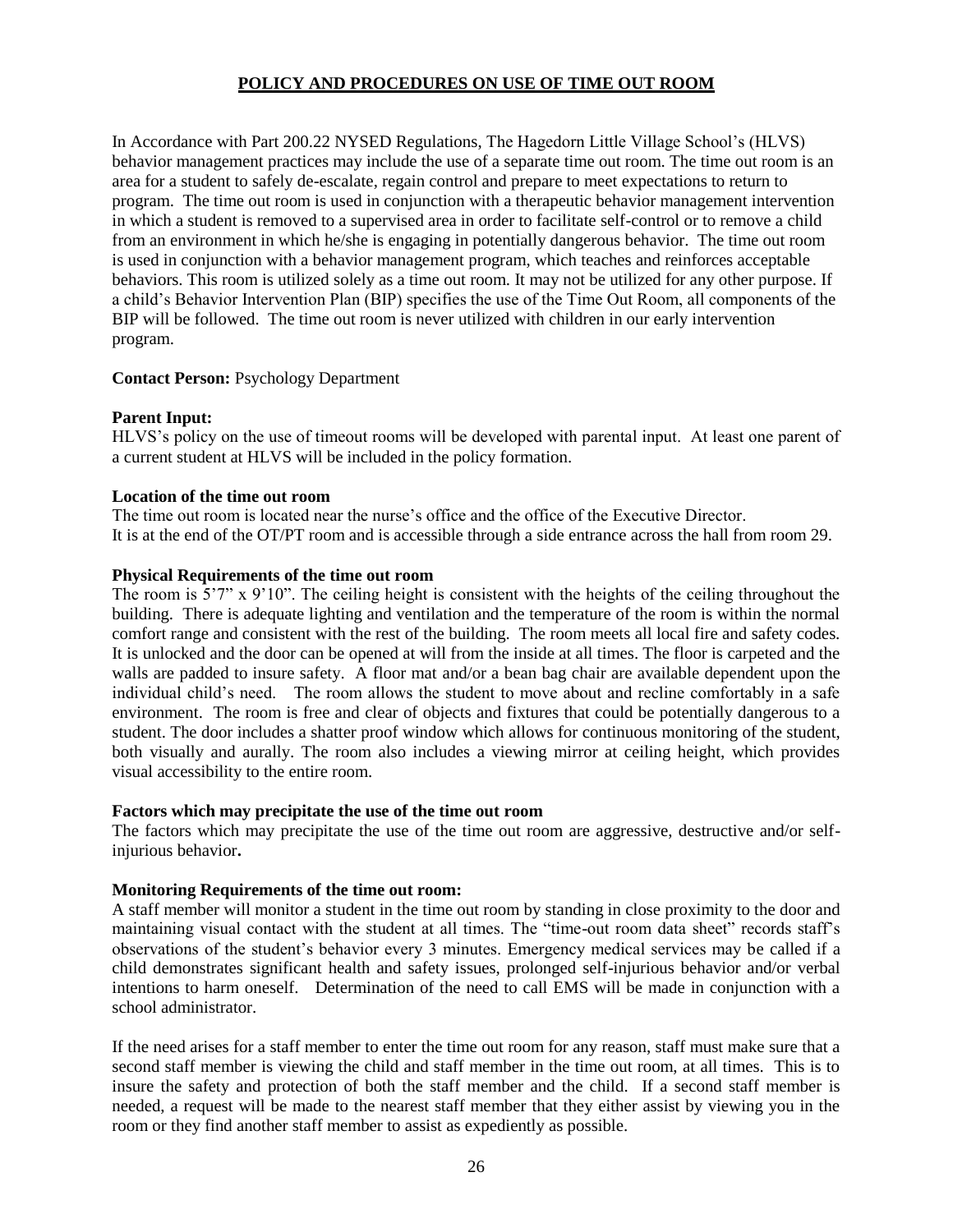#### **Time Restrictions:**

HLVS will not exceed time restrictions for any student as follows: after 15 minutes, the parents will be contacted to inform them that if the child does not de-escalate within the next 30 minutes, they will need to pick him/her up (or their designated contact person) or an ambulance will be called if necessary. If a child's Behavior Intervention Plan (BIP) specifies a maximum amount of time they are allowed to be in the time out room, this time restriction policy will be followed.

#### **Data Collection and review of effectiveness of time out room:**

A "time out room data sheet" is maintained for each use of the time out room to monitor the effectiveness of the time out procedure to decrease specified behaviors. Pertinent information such as the student's name, factors precipitating the time out intervention, the times the student entered and exited the time out room, the student's behavior during and upon exit of the time out room; and the names of the staff member(s) who initiate the time out room placement, supervises the student during the time out procedure and removes the student from the time out room is recorded. Efficacy of the behavior plan (including the use of the time out room) will be evaluated by the classroom staff in conjunction with a school psychologist and/or therapists, on an ongoing basis. If the time-out room is identified in a student's behavior intervention plan, the BIP will be updated yearly by all school personnel involved with its implementation. Modifications to existing BIP's will be made as appropriate.

#### **IEP Requirements:**

The student's school district will be informed of any proposed behavior plan which includes the use of the time out room. An amendment to the student's IEP will be requested to include the details of the behavior plan. The behavior intervention plan must include the maximum amount of time a student will need to be in a time out room as a behavioral consequence, as determined on an individual basis in consideration of the student's age and individual needs. Data regarding the use of the time out room will be recorded and maintained in the student's file. It is available for review by the Committee for Special Education or the Committee on Preschool Special Education.

#### **Parental Rights:**

All parents will be informed of a student's behavior plan and their signature will be requested**.** Parents will be informed prior to the initiation of a behavioral intervention for their child which may incorporate the use of a time out room**.** Upon request, parents may view the time out room**.** Parents will be provided with a copy of HLVS policy on the use of a time out room.

#### **Emergency Use of the Time Out Room:**

The time out room may be used in an emergency situation (when not identified on a BIP) where a student exhibits aggressive, destructive, self-injurious behaviors that pose a significant risk to his/her safety or the safety of others. In this circumstance, the parents will be notified as to the use of the time out room. If there is a pattern of aggressive, destructive and/or self-injurious behaviors a referral to the School District for a functional behavior analysis will be requested. The policy and procedure for Creating a Functional Behavior Assessment/BIP will be followed.

#### **In-service training for staff on the policies and procedures related to the use of time out rooms and related behavior management practices:**

All classroom staff and therapists will attend an annual in-service on HLVS's policies and procedures related to the use of time out rooms and related behavior management practices. Classroom staff and therapists will receive in-service training on specific behavior plans that incorporate the use of a time out room prior to the implementation of the plan. The training will be provided by a school psychologist or classroom supervisor.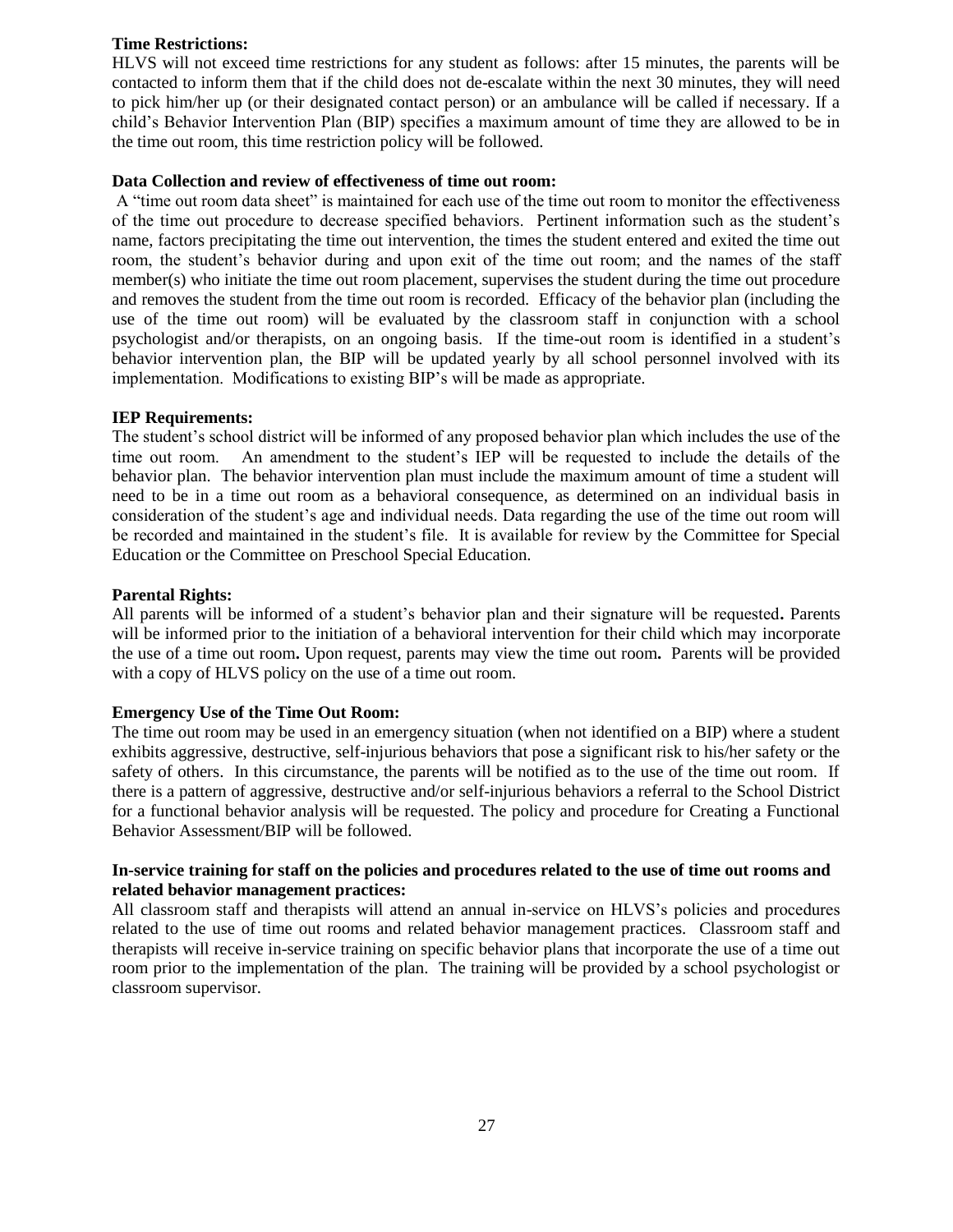#### **PARENT ASSOCIATION**

HLVS has a **Parent Association** whose objective is to encourage parents to come together and get involved in their child's school. Staying connected is the best way to advocate for your child, meet families with similar concerns and have some fun!

The Parent Association elects a Board comprised of a President(s), Vice Presidents and Secretaries, in May, for a two- year term. The elected Officers and Class Parent Captains meet with the Executive Director in July to plan a calendar of events. The calendar consists of special events, social activities and monthly Parent Association meetings.

#### **Parent Association Board 2021-2022**

| President                      | Kristin Maisano - 516-799-9861      |
|--------------------------------|-------------------------------------|
| 1st Vice President             | Melanie Biscuiti $-516-322-8124$    |
| 2nd Vice President             | Lily Caruso $-646-529-8007$         |
| <b>Recording Secretary</b>     | Marissa Kohlbrenner $-516-790-5870$ |
| <b>Corresponding Secretary</b> | Jessica Nazabal $-718-916-5080$     |
|                                |                                     |

#### **Parent Association Meetings**

There are monthly Parent Association meetings (September through June) that alternate between daytime and evening to accommodate parent's schedules.

#### **Membership and Dues**

#### Dues are **\$10.00 for the school year** or **\$100.00 for a Lifetime Membership.**

Lifetime Membership puts your name on a plaque in the school and recognizes you in the yearbook/journal. In addition, you never have to pay dues again!!

For 100% classroom participation, your child's class will receive either a pizza party or an ice cream party. Please note, if you have more than one child in the school, your \$10.00 or \$100.00 covers the family and each child's room will be credited.

Please make checks payable to The Hagedorn Little Village School and put your child's name on the check. Send the check in an envelope marked for "Accounting."

#### **Class Parent**

- HLVS has many activities throughout the year in the classroom and in the school. In order to best contact everyone about the needs of the classroom and events of the school, a Class Parent is selected to represent each class. There are usually two class parents in larger classes and one class parent in smaller classes. Letters are sent to all parents in July or August asking if they would like to get involved and represent the classroom.
- If you are selected to be a Class Parent, you will be a classroom representative and have direct contact with the teacher and parents of the children in your child's classroom. You will be a liaison for school activities between administration and parents, notifying parents of current events.
- You are requested to attend monthly Parent Association meetings. Your participation at these meetings is important for both your input and forwarding information to the other parents in your child's class.
- A class list of names, addresses and phone numbers of the children in the class will be distributed to you. It is the Class Parent's responsibility to call the parents to do the following:
	- o Inform parents of special events
	- o Ask for parent's participation for classroom parties/activities

Your first job will be to phone the parents within the first week of school. At this time, you can introduce yourself, give details for Back to School Night and discuss the Parent Association.